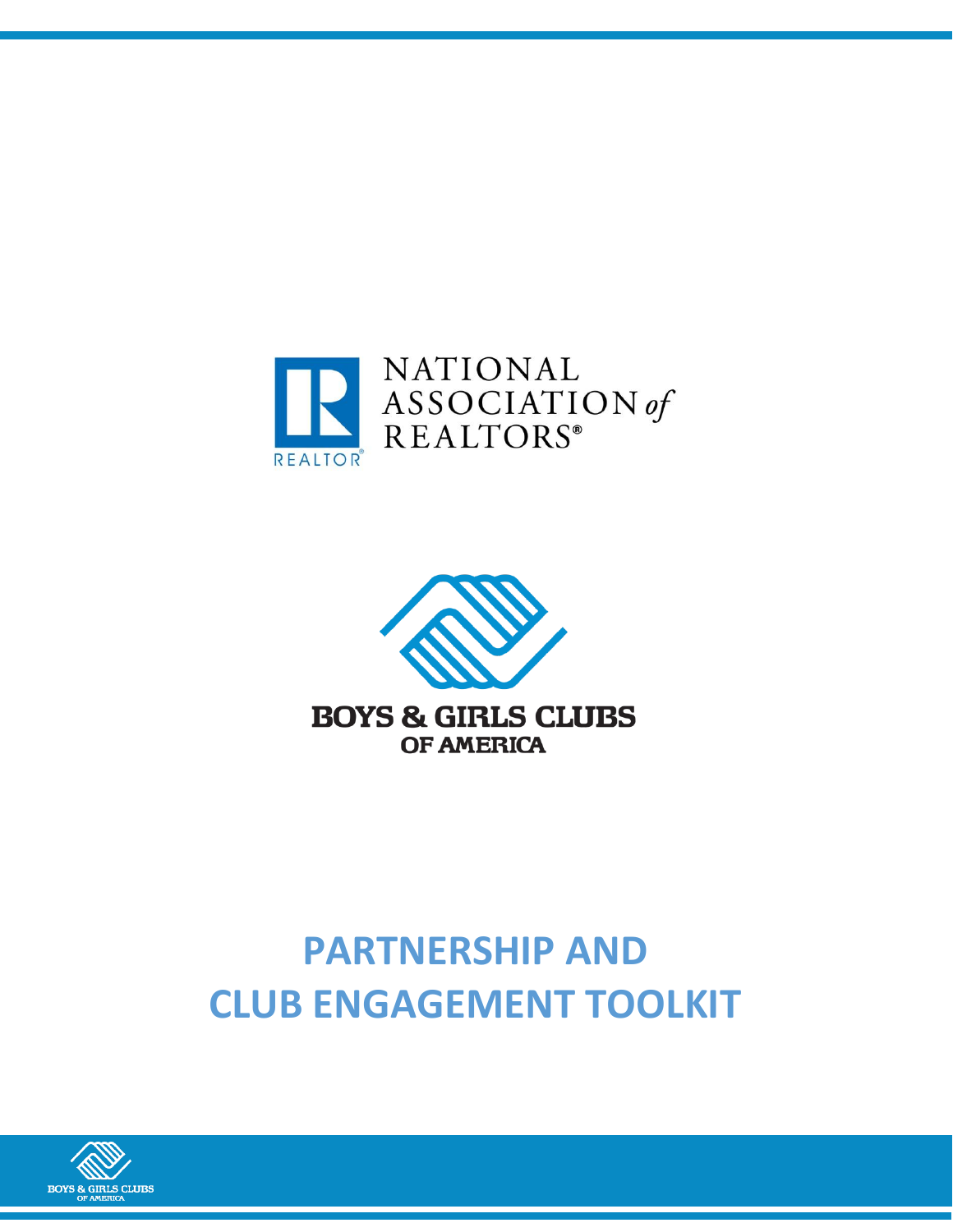# **A Message from James L. Clark – President and CEO, Boys & Girls Clubs of America**

Greetings Members of the National Association of Realtors®,

On behalf of everyone at Boys & Girls Clubs of America, I want to take this opportunity to thank you for playing such an important role in helping the youth of your community. You are making a true difference to the kids and teens who depend on Clubs and who make the most of the positive programming they offer. When you and your local Associations contribute your time, talent, donations and fundraise you are truly giving the gift of a great future to Boys & Girls Club members. And every child deserves a great future.

For more than a century, Boys & Girls Clubs of America has helped all young people who enter our doors, especially those who need us most, achieve their full potential. Remember, young people today face greater challenges and more stress than ever before. Challenges like a sluggish economy, a soaring high-school drop-out rate, crime, drugs and delinquency are just some issues our youth face on a daily basis. Without safe havens like Boys & Girls Clubs, children have fewer opportunities to receive positive guidance and support they need.

We all understand that people have a lot on their minds these days. As we read the headlines, watch the news and surf the Internet, troubling news seems inescapable, especially in terms of our nation's economy. However, we can never lose sight of the fact that giving and generosity have a way of pulling people and communities together. While economic forecasts may be uncertain right now, what is certain is that there is no better time to support your local Club. One simple donation can help change – and in some cases, actually save – the life of a child.

Please encourage your colleagues to join you in your efforts to connect with Boys & Girls Clubs in your local community. No amount of time or effort is too small or too large when it comes to investing in our children.

Once again, I want to thank you for your support. You are helping Boys & Girls Clubs of America make the world a better place for kids.

Warmest regards,

Seam & Clum

James L. Clark President and CEO Boys & Girls Clubs of America

Page  $\mathrel{\sim}$ 

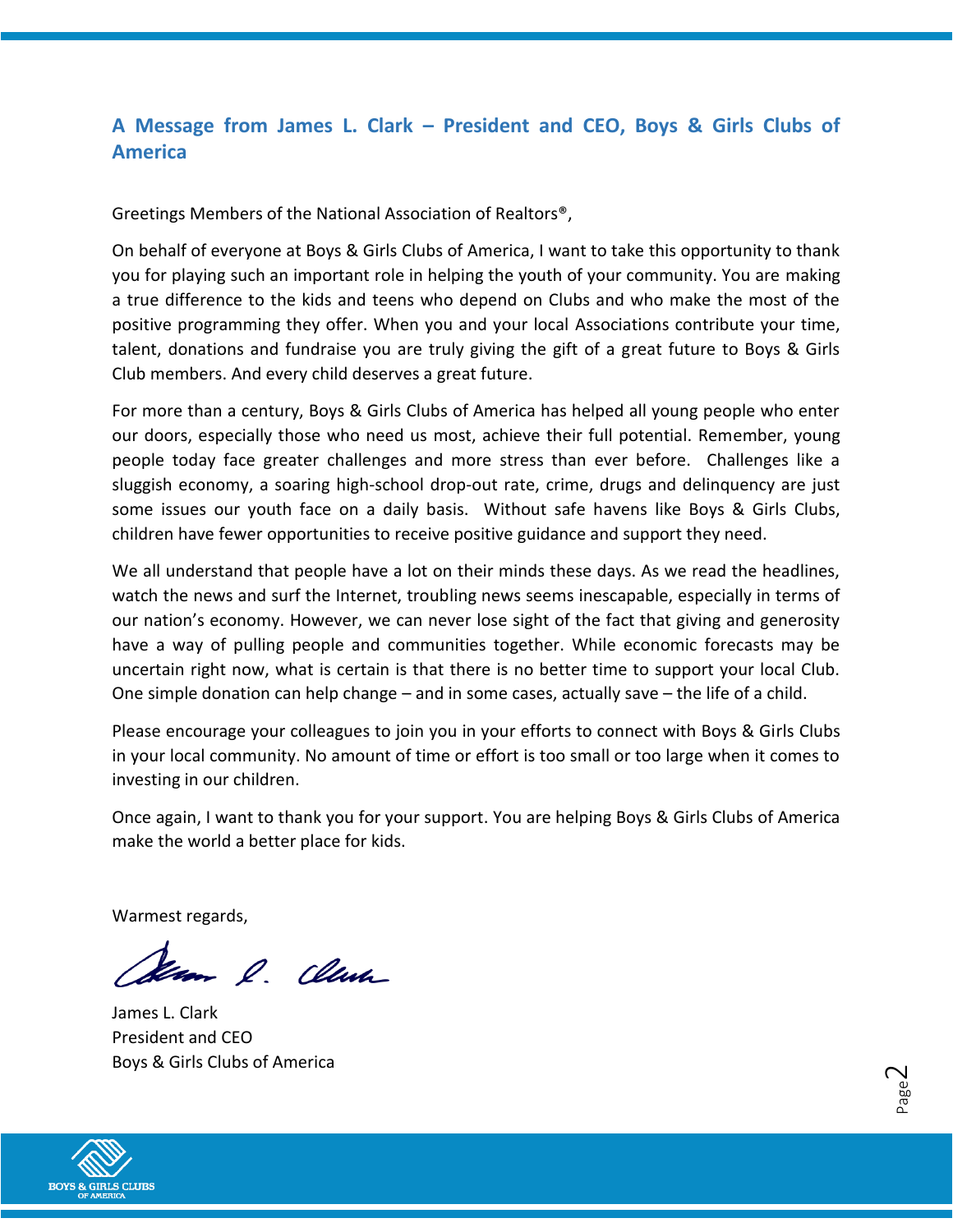# **Table of Contents**

| <b>1. General Information</b><br>NAR/BGCA Partnership<br>$\bullet$<br>• Background on BGCA<br>Benefits of Engaging with BGC's/BGCA<br>$\bullet$<br><b>BGCA Key Marketing Periods</b>                                                                                     | 4  |
|--------------------------------------------------------------------------------------------------------------------------------------------------------------------------------------------------------------------------------------------------------------------------|----|
| 2. Volunteering with Local Clubs                                                                                                                                                                                                                                         | 7  |
| 3. Tips for Successful Engagement with Local Clubs                                                                                                                                                                                                                       | 8  |
| <b>4. Connecting with Local Clubs</b><br>How to Identify a Local Club<br>$\bullet$<br>Process for Building a Long Term Relationship<br>$\bullet$<br><b>Engagement Opportunities</b><br>$\bullet$<br>Tips for Engaging with Teens and Other Youth Age Groups<br>$\bullet$ | 9  |
| <b>5. Donations and Fundraising</b>                                                                                                                                                                                                                                      | 21 |
| 6. Boys & Girls Clubs - Alumni & Friends Club                                                                                                                                                                                                                            | 22 |
| 7. Logo Usage                                                                                                                                                                                                                                                            | 24 |
| 8. FAQs                                                                                                                                                                                                                                                                  | 25 |



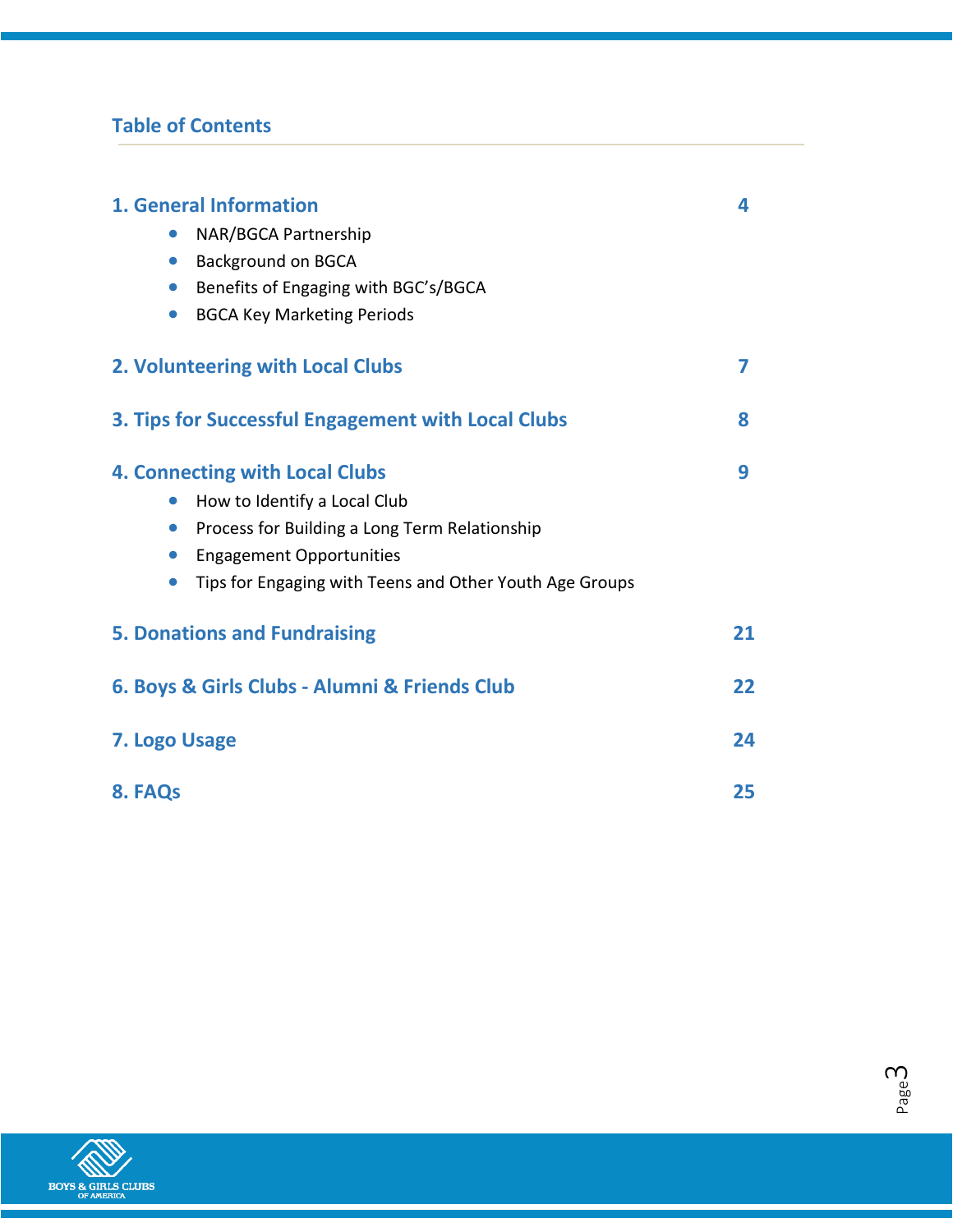## **1. General Information**

# **National Association of REALTORS® (NAR) and the Boys & Girls Clubs of America (BGCA) Partnership**

NAR and BGCA are joining forces so America's kids continue to have a bright future. As the premier youth-serving organization in the U.S., Boys & Girls Clubs have doors open to youth in communities across the country, serving as a "home away from home" for nearly 4 million kids each year during the critical time after school and in the summer.

NAR serves as "The Voice for Real Estate" and represents the more than 1 million real estate professionals who help consumers make the American dream of homeownership a reality. Clubs and REALTORS® are part of the fabric of every community in America, and we are working together to give back and make a difference.

## **Background on BGCA**

#### **About BGCA**

For more than 100 years, BGCA (GreatFutures.org) has enabled young people most in need to achieve great futures as productive, caring, responsible citizens. Today, more than 4,100 Clubs serve nearly 4 million young people annually through Club membership and community outreach. Clubs are located in cities, towns, public housing and on Native lands throughout the country, and serve military families in BGCA-affiliated Youth Centers on U.S. military installations worldwide. They provide a safe place, caring adult mentors, fun, friendship, and high-impact youth development programs on a daily basis during critical non-school hours. Priority programs emphasize academic success, good character and citizenship, and healthy lifestyles. In a Harris Survey of alumni, 54 percent said the Club saved their lives. National headquarters are located in Atlanta.

#### **How BGCA is Organized**

BGCA is set up as a federated model with its headquarters in Atlanta, GA, with an expansive footprint of more than 4,100 local Clubs serving nearly 4 million kids each year. Clubs are urban environments, public housing units and rural towns across America. This includes 1,500 schoolbased sites, 181 Clubs serving 82,000 youth on Native lands across the U.S. BGCA also operates 484 BGCA-affiliated Youth Centers serving some 450,000 youth on U.S. military installations worldwide, currently our only presence outside of the U.S.

> Page  $\overline{\mathcal{A}}$

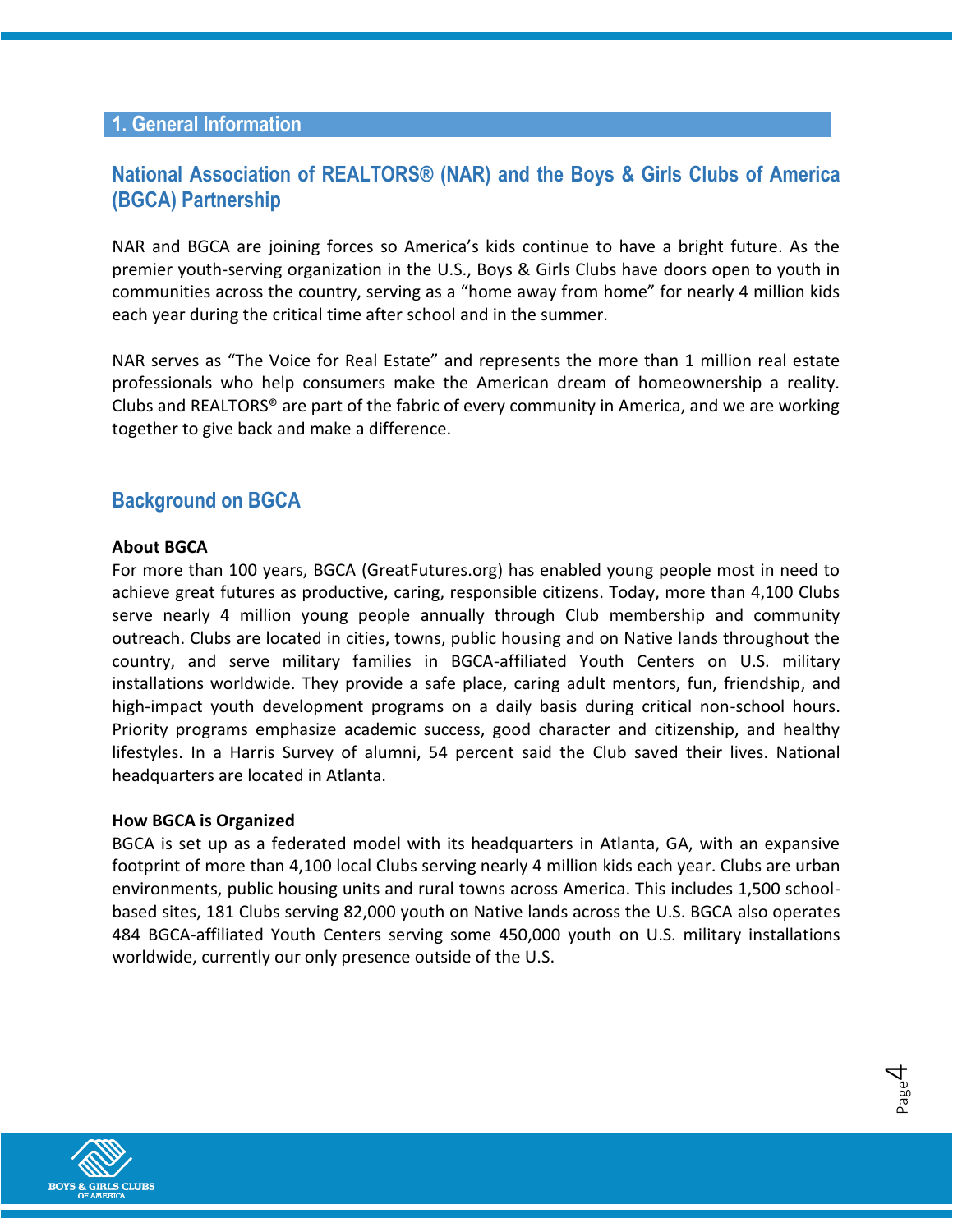# **Benefits of Engaging with Boys & Girls Clubs/BGCA**

In today's economy, BGCA understands that corporate partners are seeking more than a "feel good" partner. You are looking for strategic alliances that will differentiate your brand in the marketplace, demonstrate measurable impact, deliver a high return on investment, and ultimately, make a life-changing difference in the lives of kids.

There are a variety of benefits and opportunities that can arise from developing a strong relationship with your local Club. These may include:

- Understanding your community better. Club staff, parents, and members all have connections and experiences in your community – ones which can help you better market your skills and business to possible clients.
- Developing additional skills. Engaging with a local Club will provide opportunities to enhance your communication skills, project management skills, and even your presentation skills.
- Being a passionate board member or volunteer for a cause you believe in. Clubs need professionals who are committed to the mission. Being a volunteer or a board member is not only a great service to the community and to our kids, but you will learn how nonprofits operate and form connections with other leaders in the community.

Page ഥ

So reach out to your local Club today and get the relationship started!

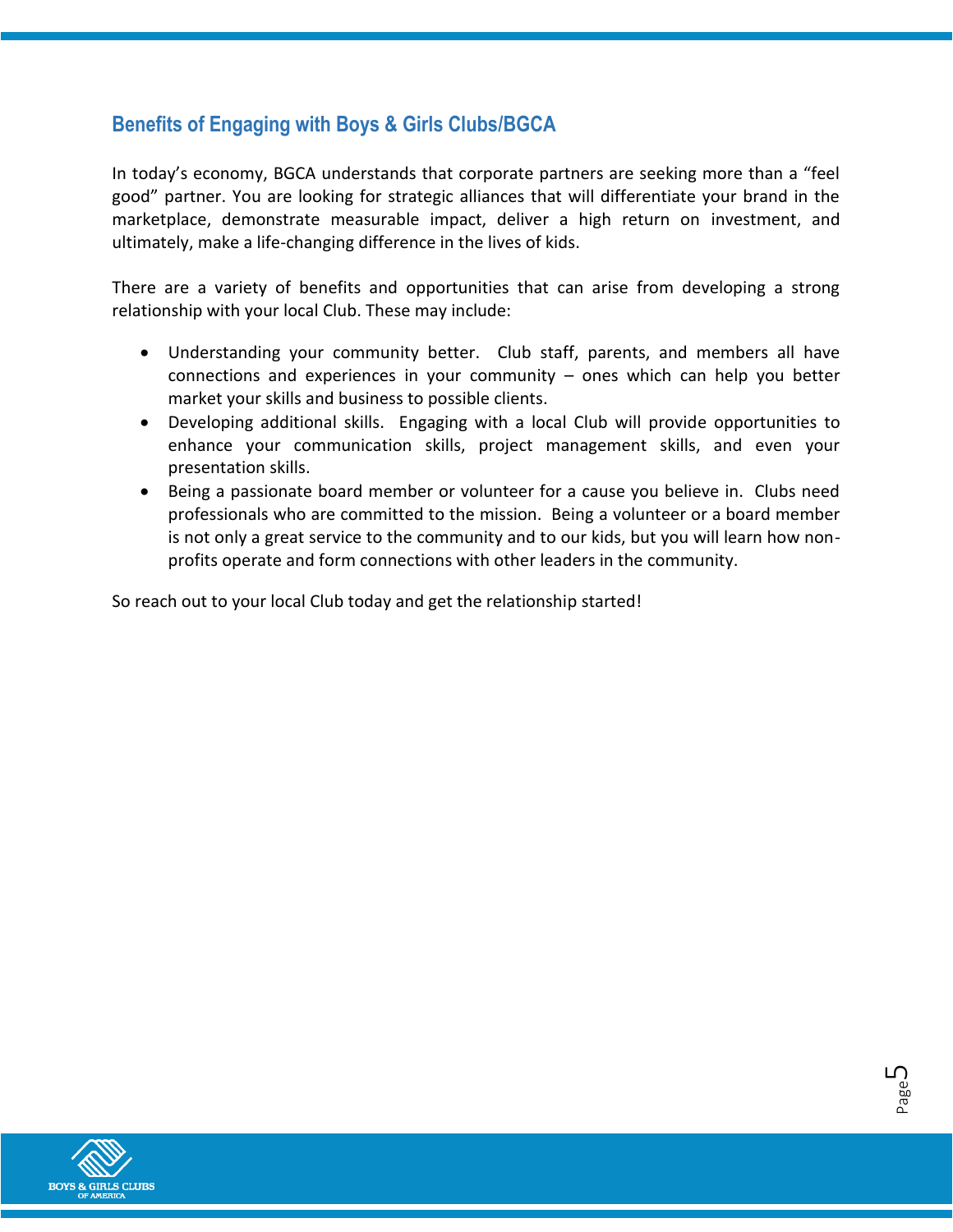# **Boys & Girls Clubs – Key Marketing Periods**

There are several periods within the year in which messaging is amplified for Boys & Girls Clubs. The graphic below illustrates these 4 main periods:

- National Boys & Girls Club Week (March)
- Graduation/Summer Programs (May August)
- Back2School Promotion (June August)
- Holiday/Give the Gift of a Great Future (November December)

Each period has unique messaging and marketing tools to help Clubs and partners join the promotion and help amplify the messaging and call to action. Prior to each period, toolkits will be posted on the BGCA Partner Portal. You can refer to **Section 6 – Logo Usage** for details on how to access this online portal.



Page ص

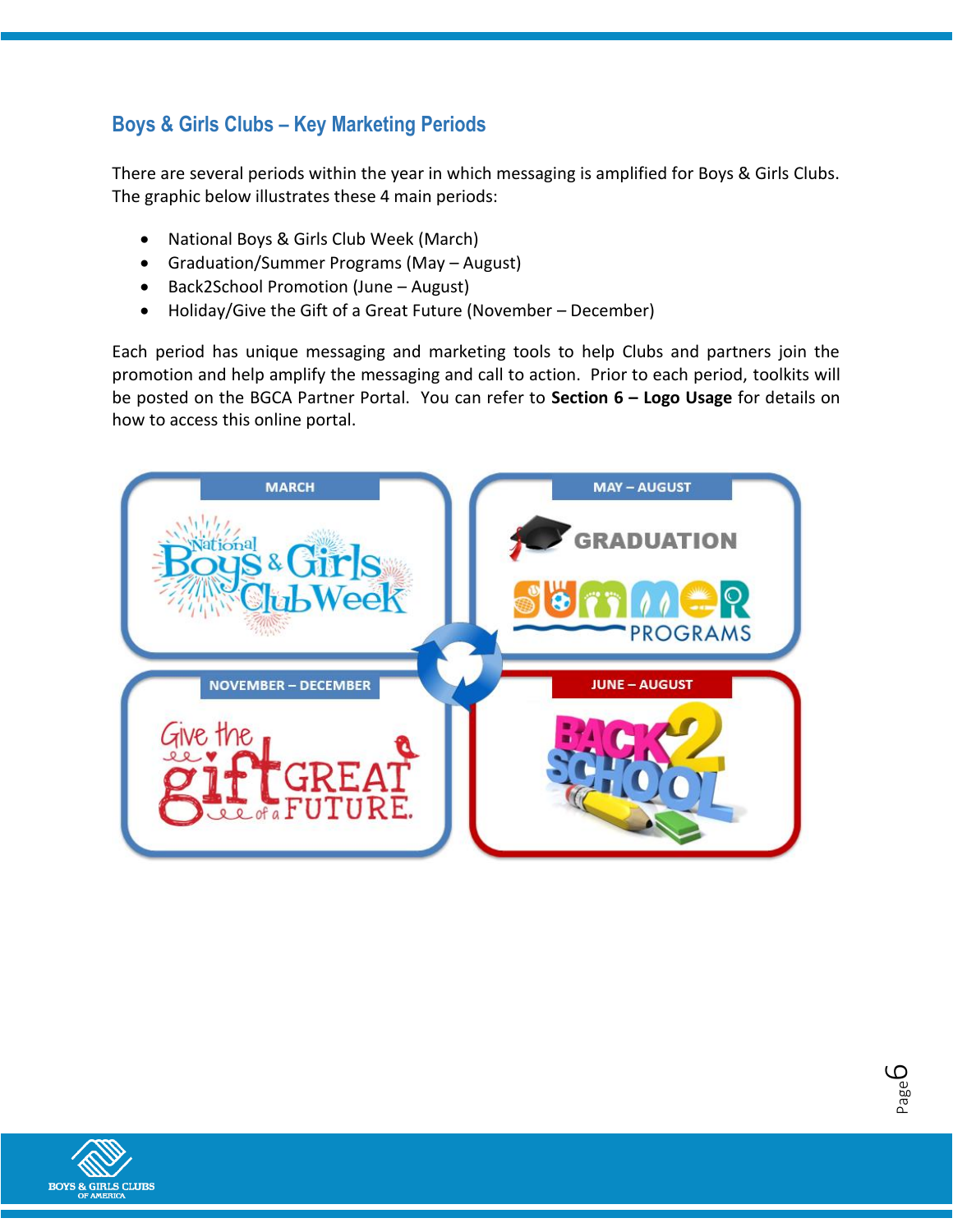## **2. Volunteering with Local Clubs**

A Boys & Girls Club volunteer is any person who freely offers to contribute skills or services to help the Club strengthen or expand its impact on youth development, without expectation of financial or other tangible compensation from the organization. Simply put, volunteers provide services that are meaningful and essential to the operation of a Boys & Girls Club.

One of the reasons the Boys & Girls Clubs are so successful is because they have lots of help. Community members, as volunteers, help out in any number of ways: coaching, assisting at an event, spending an afternoon helping a child with their homework, or serving on a board or advisory committee. No matter what their role, volunteers play a vital part of Club operations and programs.

Most local Clubs are part of a larger local Club organization. An organization may consist of one or more Club sites. For example, there are two Club organizations in Chicago: the Boys & Girls Clubs of Chicago (25 sites) and the Union League Boys & Girls Clubs (four sites). Typically, administrative functions, including fundraising, staffing and public relations, are run on the organizational level, while individual Club sites administer programs for youth and tend to daily Club needs.

While BGCA works closely with local Clubs, each Club organization is a private, nonprofit agency whose policy is set by a volunteer board comprised of local residents. BGCA does not dictate policies or programs to Clubs, rather extends to them a menu of tested programs and support services (e.g., fundraising tools, standards of excellence, brand awareness, national partnership extension opportunities) to enable their success.

> Page  $\overline{\phantom{1}}$

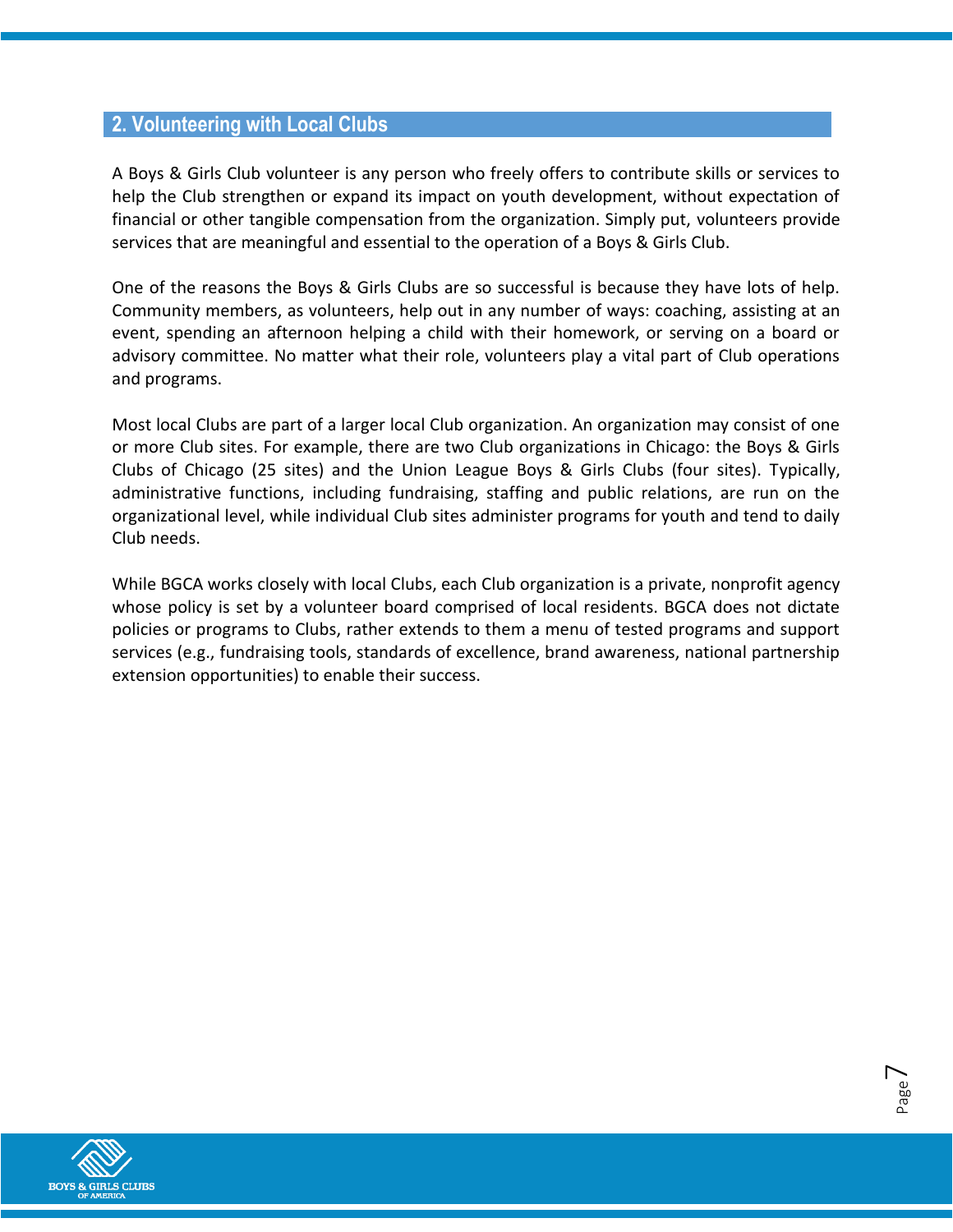## **3. Tips for Successful Engagement with Local Clubs**

The following will provide you with some helpful tips to successfully collaborate with Clubs:

- Be flexible when contacting Clubs and awaiting a response. Most Club staff maintain hours that may not resemble typical business hours. Clubs serve youth during the after school hours; Club hours of operation may be more traditional during the summer months.
- As a volunteer, you will have to undergo a criminal background check before working with Club members. This is a measure all Clubs take as of part of its charter with BGCA. Clubs will have different background check policies depending on their needs. Therefore, the type of background check, length of time for the process and/or the cost of background checks may be different depending on the Club.
- As each Club is its own entity, it is best to work with each Club/staff member individually to determine the times and dates for collaboration that best serve that particular Club with your availability, resources and skills.
- The Club is a fun place! Clubs are not supposed to be schools or training facilities. If you are helping a Club with a program, put a premium on making it fun.
- Helping with a tutoring or fitness program are just several opportunities for supporting the local Club. You may have a specialty skill or interest in which the Club needs volunteer support (e.g. reading with members, coaching sports, mentoring, teaching a skill like cooking, access to special community resources etc.). Clubs are always looking for dedicated volunteers, and professionals make excellent volunteers.

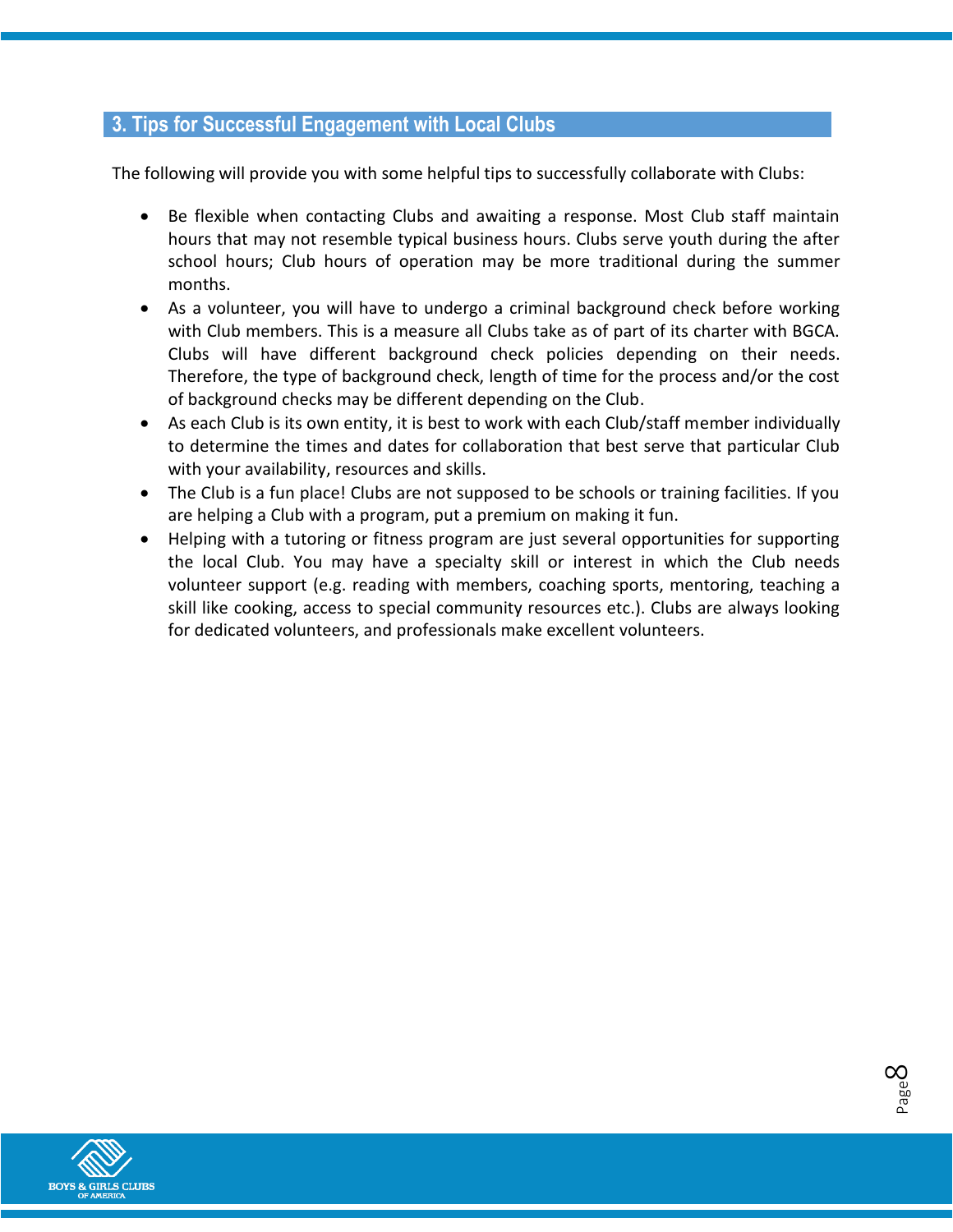## **4. Connecting with Local Clubs**

# **How to Identify a Local Club**

The first step towards initiating your engagement with Clubs is to contact your team leader or main point person in Communications or Community Engagement group with your Association. Your contact will work with you to get your team connected to your local Club.

You may already have a positive relationship with your local Club. If so, the following steps may have already occurred. If not, the process outlined below will help you create a long-term relationship with your local Club.

# **Process for Building a Long Term Relationship**

Volunteering with a Club is a simple process. The goal is to make sure you and your team is prepared to volunteer and have a positive experience. Follow the steps below to start the process of creating a long-term relationship with your local Club:

#### **1. Get introduced to your local Club and local Club contact**

You can find your local Club by going to [www.realtor.org/BGCA](http://www.realtor.org/BGCA) and clicking on either "Information for Associations" or "Information for Members," depending on your role. Click on the "Find a Club" button. Then, enter your zip code in the box and a listing of Clubs will pop up with the Club name and location closest to you. Please reach out to the Club as soon as possible to start the process.

- Call the Club and ask for the Chief Professional Officer or CEO, Club/Unit Director, Volunteer Coordinator or Program Director
- Introduce yourself and your team. Below are some speaking points:
	- i. NAR has a national partnership with BGCA and we're looking to support your Club by volunteering and getting engaged in ways that will help your Club and the community
	- ii. Do you have any existing programming or events that need volunteer support?
	- iii. And while we're kicking off our volunteering soon, we'd also like to know about other volunteer activities that I/we could participate in throughout the year to support your Club. Would you mind sending me a calendar of volunteer events your Club may have?
	- iv. Thank you for your time and we look forward to volunteering with you.
	- v. Initial phone call should conclude with request to set up a Club tour for your team

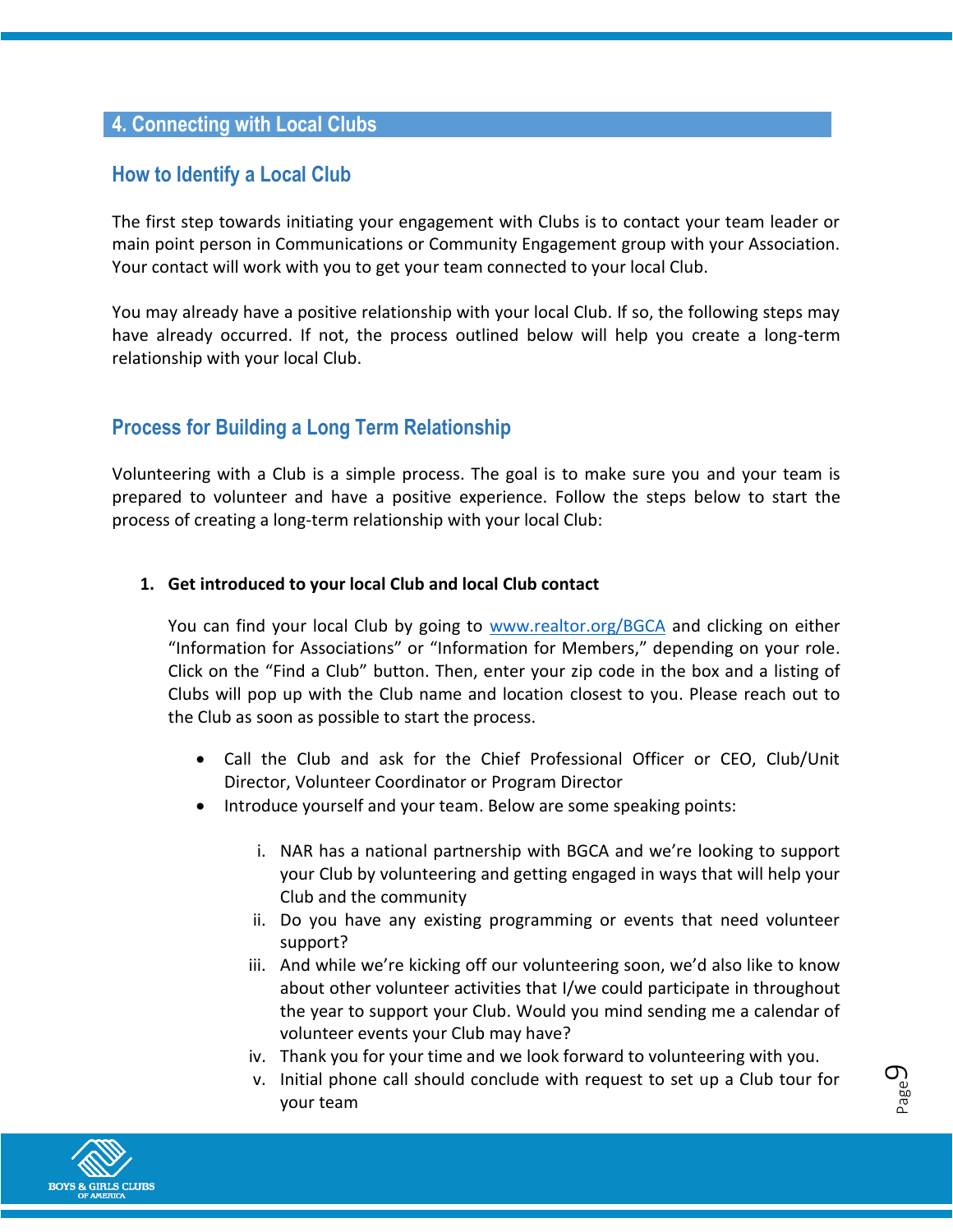vi. *Club introduction call made on:\_\_\_\_\_\_\_\_\_\_\_ (mm/dd/year)*

#### **2. Schedule a Time to Meet With Your Primary Club Staff Contact**

Let your Club contact know you'd like to set up a time to visit the Club and sit down with the primary Club staff to talk about scheduling and what types of volunteer opportunities can take place over the next couple of months.

*Club Tour scheduled for: \_\_\_\_\_\_\_\_\_\_\_\_\_\_\_\_\_\_\_\_(mm/dd/year)*

#### **3. Visit the Club and Have a Planning Meeting**

On your planning visit to the Club, you should:

- Tour the facility
- Identify areas or programs of the Club where you/your team would like to volunteer
- Get familiar with the programs at the Club
- Seek to understand the environment by asking about the immediate community in which the Club resides
- Ask Club staff any questions you may have
- Discuss any expectations you and the Club may have for your volunteer experience
- Set up times for when you/your team can come to volunteer and get specific about the roles volunteers would play over the next six months. It's a good idea to get at least six different times on the calendar so that a deep relationship with your Club partner can be built. You'll also want to consider about your availability and what types of volunteer roles you and your team would like to take on.
- Start the process for background checks and understand what is needed from the Club
- *Planning meeting scheduled for \_\_\_\_\_\_\_\_\_\_\_\_\_\_\_\_(mm/dd/year)*
- *Planning meeting agenda developed: Y/N*
- *Directions to the Club and contact phone number printed: Y/N*

## **4. Go Through a Background Check**

Each Club will conduct a background check on volunteers. This must be done in order to protect the kids who come through our doors and takes place prior to having volunteers interact with the kids.

You may want to ask the following questions so you can learn more about the background check process:

 $_{\rm Page}10$ 

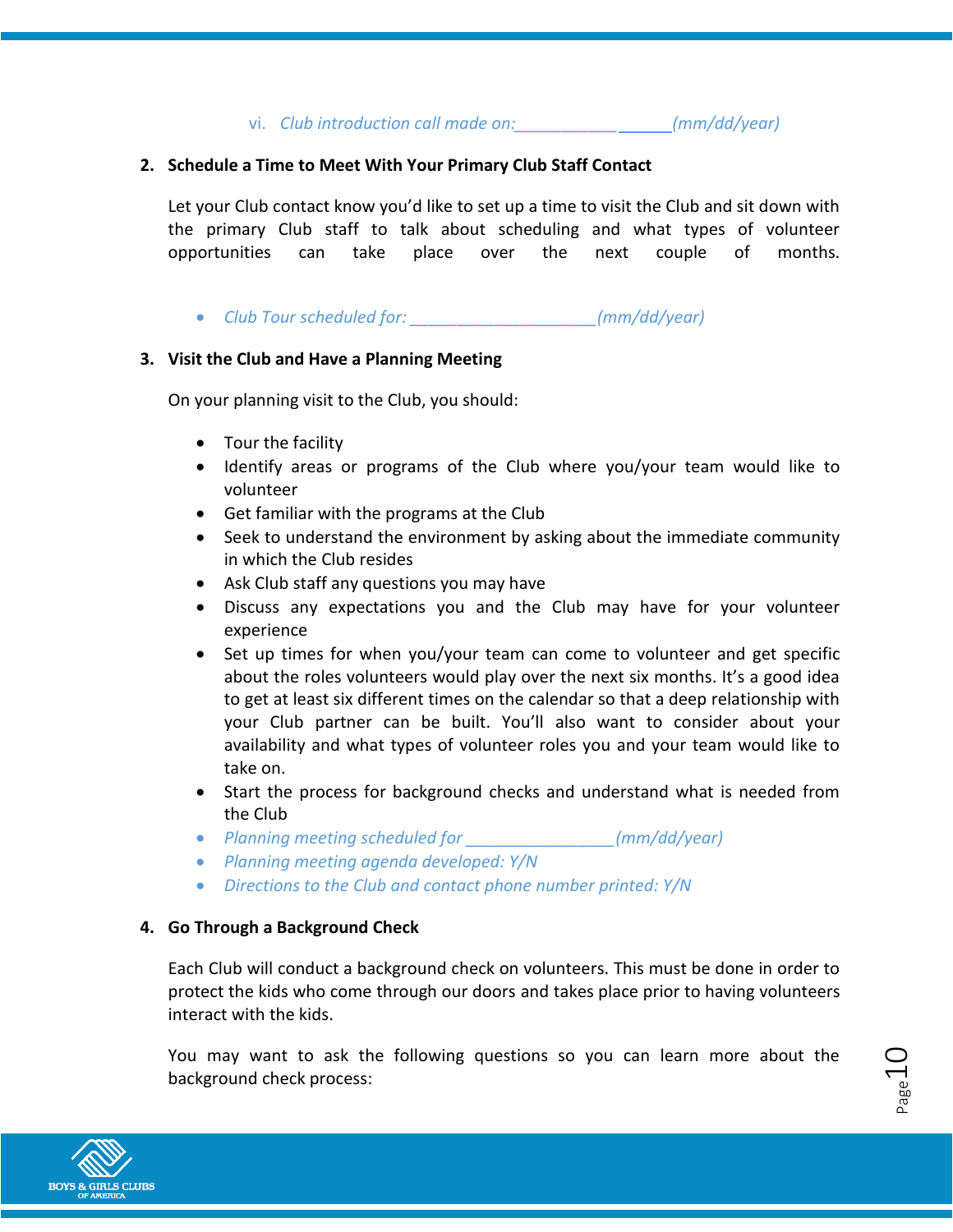- What information do you need in order to conduct background checks on NAR members and when do you need it by?
- How long does the background check process take?
- If background checks are necessary for one activity, are they necessary for each activity after that?
- Is there a cost to NAR members for running the background check?

#### **5. Go through the Clubs' Volunteer Orientation**

Many Clubs ask that volunteers go through an orientation so they can be properly prepared to volunteer with Club members. This may include an information session, viewing a DVD, reviewing policies and procedures, and signing off on volunteer roles and expectations. Some volunteers may have to go through additional training prior to volunteering, especially if their role is more specific to a particular program.

#### **6. Prepare For Your Volunteer Experiences**

Please see the matrix of opportunities in this toolkit. These are examples only and specific volunteer opportunities will be discussed and agreed on with your local Club contact based on the needs of the Club and the desires of your team.

It's a good idea to keep in touch with your Club contact so you can make sure timelines are being met for your volunteer experiences. Make sure to discuss any plans you've made, double check and confirm transportation, arrival times, and any items that you may need to bring with you. Communicating this information to your teammates is also essential.

#### **First Volunteer Opportunity**

- First project should be one that is easy to execute, introduces team members to the Club and kids, and does not require any special planning or tools/materials
- First project ideas: homework help, read to kids after school, participate in a family literacy night or special event support

 $_{\rm Page}11$ 

#### *Our team's first project ideas:*

- *\_\_\_\_\_\_\_\_\_\_\_\_\_\_\_\_\_\_\_\_\_\_\_\_\_\_\_\_\_\_\_\_\_\_\_\_\_\_\_\_\_\_\_\_*
- *\_\_\_\_\_\_\_\_\_\_\_\_\_\_\_\_\_\_\_\_\_\_\_\_\_\_\_\_\_\_\_\_\_\_\_\_\_\_\_\_\_\_\_\_*
- *First project scheduled for \_\_\_\_\_\_\_\_\_\_\_\_\_\_\_\_\_\_\_\_\_\_\_ (mm/dd/year)*

*First project scheduled for: (mm/dd/year):*

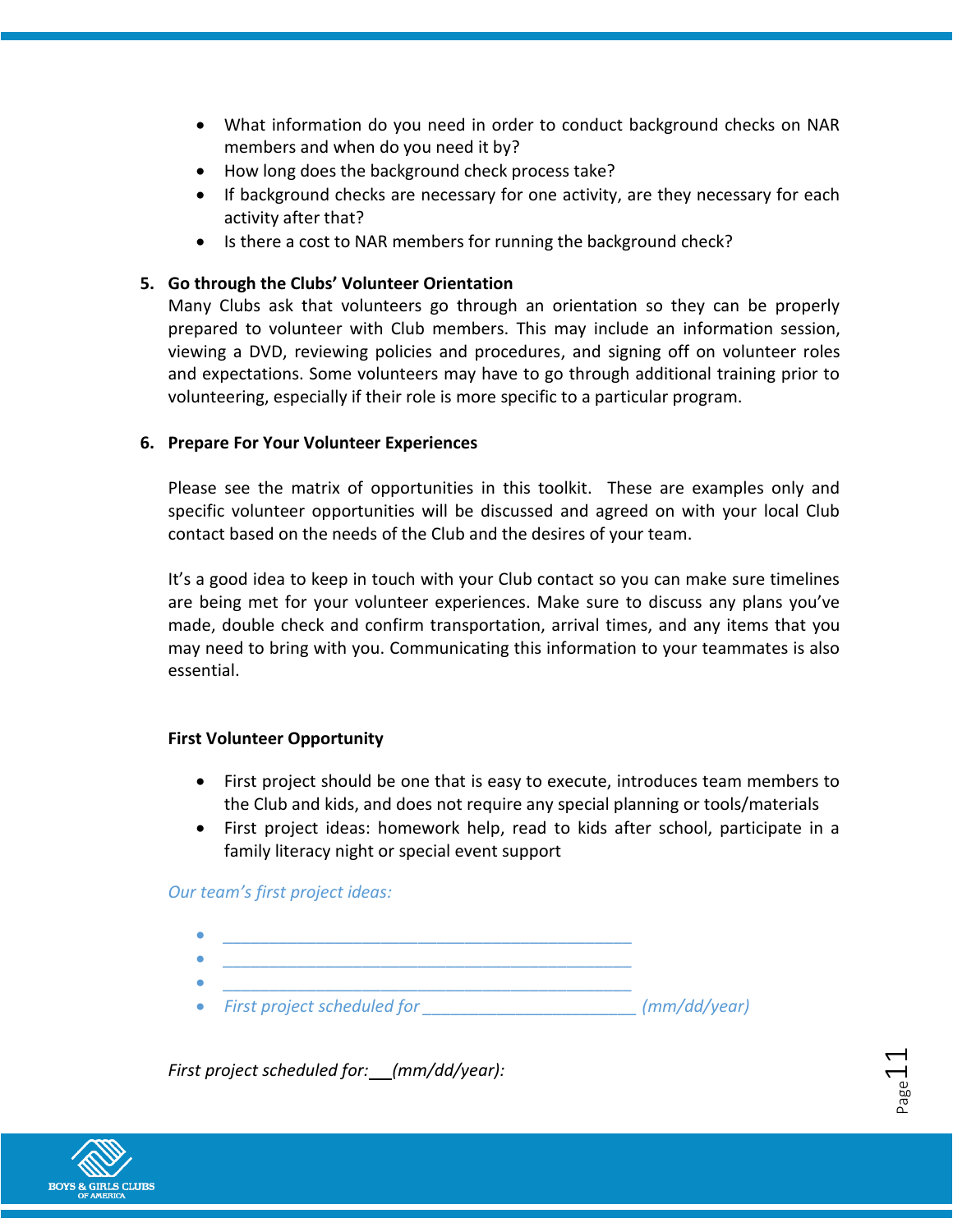#### **Second Volunteer Opportunity**

- Second volunteer opportunities should be a little more involved than a first project. They should keep team members engaged with the kids and require a bit more planning to execute.
- Second project ideas: Power Hour tutoring, school supply drive and drop off party, holiday party, adopt-a-family, book drive

#### *Our team's second project ideas:*

- *\_\_\_\_\_\_\_\_\_\_\_\_\_\_\_\_\_\_\_\_\_\_\_\_\_\_\_\_\_\_\_\_\_\_\_\_\_\_\_\_\_\_\_\_*
- *\_\_\_\_\_\_\_\_\_\_\_\_\_\_\_\_\_\_\_\_\_\_\_\_\_\_\_\_\_\_\_\_\_\_\_\_\_\_\_\_\_\_\_\_ \_\_\_\_\_\_\_\_\_\_\_\_\_\_\_\_\_\_\_\_\_\_\_\_\_\_\_\_\_\_\_\_\_\_\_\_\_\_\_\_\_\_\_\_*
- *Second project scheduled for \_\_\_\_\_\_\_\_\_\_\_\_\_\_\_\_\_\_\_\_\_\_\_ (mm/dd/year)*

#### **Third Volunteer Opportunity**

- Third volunteer opportunities should be even more involved than second ones. They should keep team members engaged with the kids and require more detailed planning to execute and may include an off-site location.
- Third project ideas: Job shadowing event, college fair, mock college interviews, check-in meeting

#### *Our team's third project ideas:*

- *\_\_\_\_\_\_\_\_\_\_\_\_\_\_\_\_\_\_\_\_\_\_\_\_\_\_\_\_\_\_\_\_\_\_\_\_\_\_\_\_\_\_\_\_ \_\_\_\_\_\_\_\_\_\_\_\_\_\_\_\_\_\_\_\_\_\_\_\_\_\_\_\_\_\_\_\_\_\_\_\_\_\_\_\_\_\_\_\_*
- *Third project scheduled for \_\_\_\_\_\_\_\_\_\_\_\_\_\_\_\_\_\_\_\_\_\_\_ (mm/dd/year)*

#### **Ongoing Volunteer Opportunities**

- Ongoing volunteer projects can be any combination of first, second, and third projects. They can even be ones your team thinks of and plans themselves with input from Club staff.
- Ideas: building reading lofts, college tours, Club member and staff recognition or birthday parties, monthly or weekly volunteering

#### *Our team's ongoing project ideas:*

- *\_\_\_\_\_\_\_\_\_\_\_\_\_\_\_\_\_\_\_\_\_\_\_\_\_\_\_\_\_\_\_\_\_\_\_\_\_\_\_\_\_\_\_\_*
- *\_\_\_\_\_\_\_\_\_\_\_\_\_\_\_\_\_\_\_\_\_\_\_\_\_\_\_\_\_\_\_\_\_\_\_\_\_\_\_\_\_\_\_\_ \_\_\_\_\_\_\_\_\_\_\_\_\_\_\_\_\_\_\_\_\_\_\_\_\_\_\_\_\_\_\_\_\_\_\_\_\_\_\_\_\_\_\_\_*
- *Project or series of projects scheduled for \_\_\_\_\_\_\_\_\_\_\_\_\_\_\_\_\_\_ (mm/dd/year)*



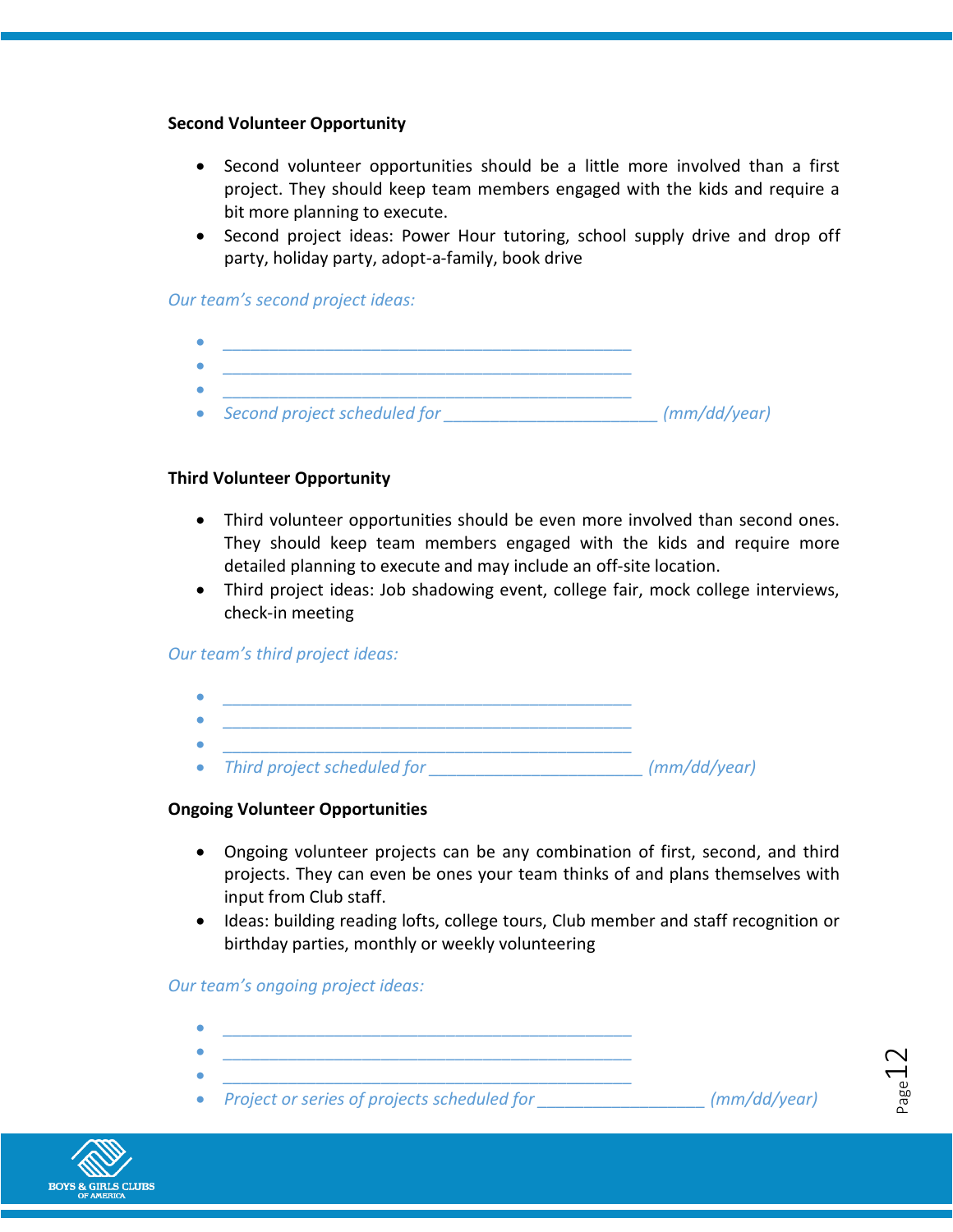#### **Future Plans/Continual Volunteer Opportunities**

- Now that your team has built the foundation for a long term relationship with your Club, it's time to think about continuing your relationship with the Club and what future projects or volunteering will look like
- Future ideas: mentoring, skills based projects such as career prep, weekly tutoring, running a program.

*Our team's continual volunteering ideas:*

- *\_\_\_\_\_\_\_\_\_\_\_\_\_\_\_\_\_\_\_\_\_\_\_\_\_\_\_\_\_\_\_\_\_\_\_\_\_\_\_\_\_\_\_\_*
- *\_\_\_\_\_\_\_\_\_\_\_\_\_\_\_\_\_\_\_\_\_\_\_\_\_\_\_\_\_\_\_\_\_\_\_\_\_\_\_\_\_\_\_\_*

## **7. Start Volunteering!**

# **Engagement Opportunities**

#### **Matrix of Opportunities**

Typically, volunteers start off with a casual relationship to the Club, move to a more connected relationship and finally, a committed relationship with a Club.

Created from several years of field research and Club feedback, BGCA's tiered approach to volunteer engagement provides three levels of engagement in order to give every volunteer an entry point that fits with their schedule and desired level of commitment.

**1. Casual**: The first tier is comprised of one-time events or opportunities which can be done independently of other events or programs and offers a lower level of commitment for volunteer's time. (i.e. a field trip; fitness clinic; homework help, etc); anyone can come and participate without any preparation.

2. **Connected**: Tier two or the mid-level tier is comprised of volunteer opportunities that are a little more encompassing of time and commitment than tier one. These activities are usually tied to a Club program that runs for multiple days during the week, for an extended period of weeks or have specific curriculum modules associated with the program (i.e., curriculum module; guest speaker; an interviewing day; networking event; career fair; college tour); requires some amount of preparation and time commitment.



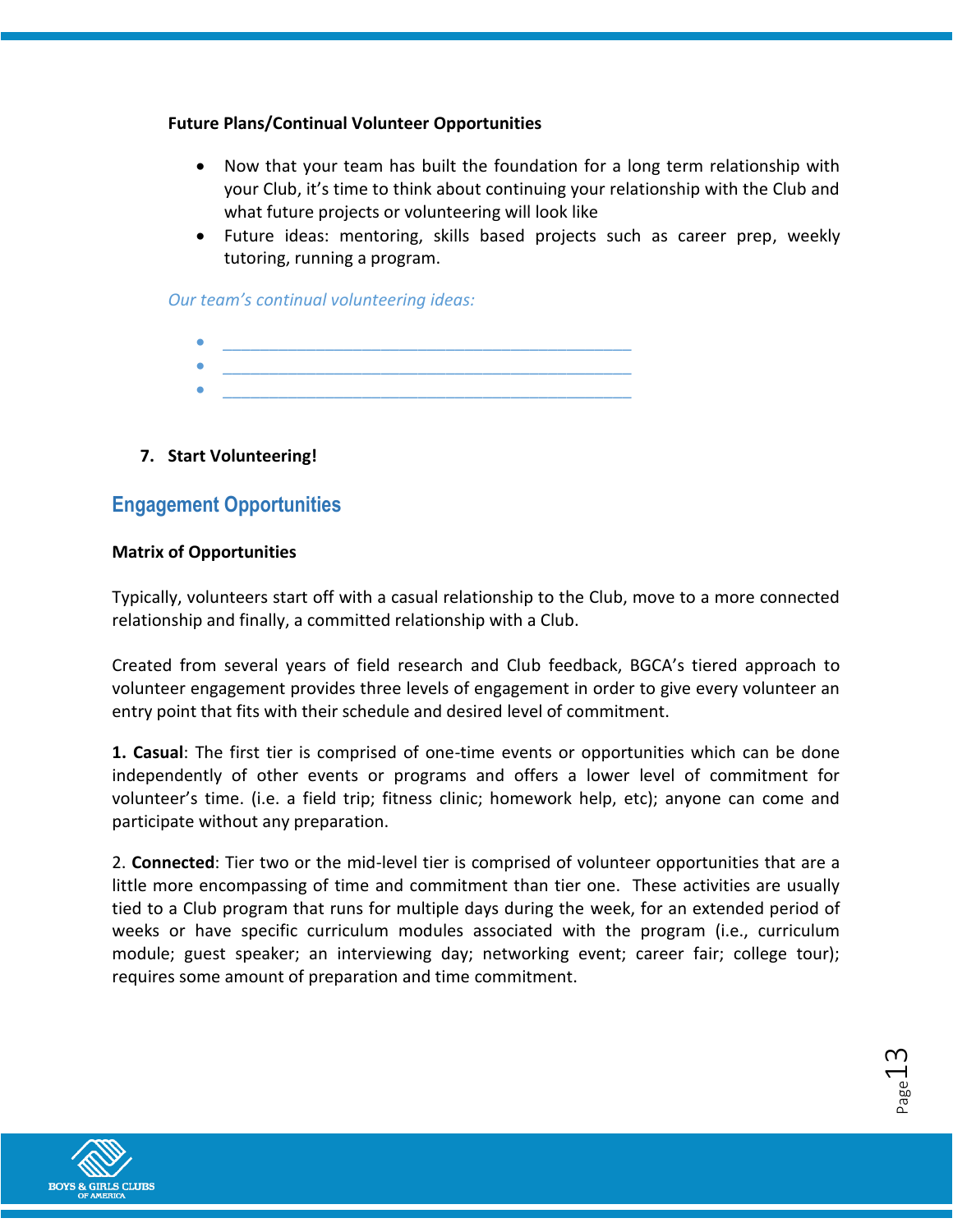**3. Committed**: The third tier is the tier with the deepest level of commitment. These volunteer activities allow for volunteers to create long-term relationships with Club members and have a deep level of impact on their development through mentoring or ownership of a longer term program (i.e., mentor or tutoring one-on-one; "adopt-a-Club" monthly or weekly volunteering); usually requires significant preparation and/or time commitment.

Many volunteers start with tier one activities and find they enjoy the Club environment, understand the mission more clearly and start to form relationships with Club members and staff so they decide to move to tier two activities. After a period of time, some volunteers do move to tier three activities.

The benefits of the tiered strategy are many. Opportunities are presented in three levels for each core pillar of programming (Academic Success, Healthy Lifestyles, Good Character and Citizenship) so that every volunteer will have an activity to choose from that meets their needs, harnesses their passions and meets the needs of the local Club and members. Also, volunteers can start volunteering at any level since each level is independent of the others. Volunteers who want to jump into tier three and have a deep level of commitment from the beginning may do so without having to participate in the other tiers first.

Depending on time requirements, desired commitment levels, and market demographics of the local area, Clubs and contacts can choose from activities such as:

- College Visits, Field Days, Job Shadowing Experiences
- Back to School Supply Drive
- Holiday Adopt a Family
- College Application Coach
- Super-volunteering (on-going, continual volunteering)
- Program co-facilitator
- **Mentoring**

| <b>Volunteer Opportunities</b><br>(Examples)                                                                                                             | Casual | Connected | <b>Committed</b> |
|----------------------------------------------------------------------------------------------------------------------------------------------------------|--------|-----------|------------------|
| Back to school supply drives or<br>other special events throughout<br>the year such as college tours,<br>field days, Job Shadowing, etc.<br>(Year Round) |        |           |                  |
| Holiday adopt a family<br>(December)                                                                                                                     |        |           |                  |

 $P_{\rm age}14$ 

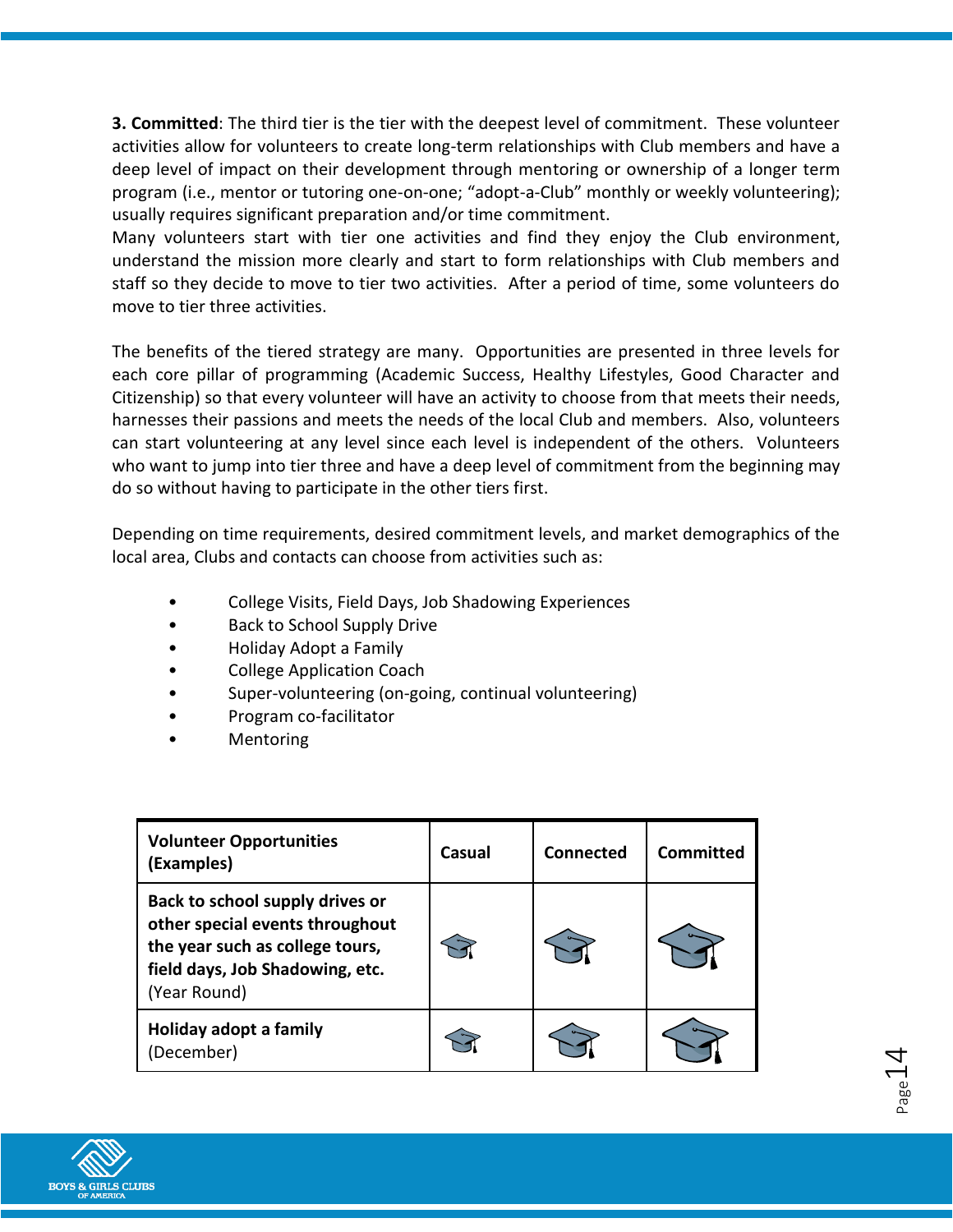| <b>College admissions coach</b><br>(September – April)                                                                            |  |  |
|-----------------------------------------------------------------------------------------------------------------------------------|--|--|
| Super-volunteering (regular<br>volunteering in one of the three<br>pillar areas)<br>(Year Round)                                  |  |  |
| Program co-facilitator for<br><b>Academic Success, Healthy</b><br>Lifestyles or Good Character and<br>Citizenship<br>(Year Round) |  |  |
| <b>Mentoring</b><br>(Year Round)                                                                                                  |  |  |

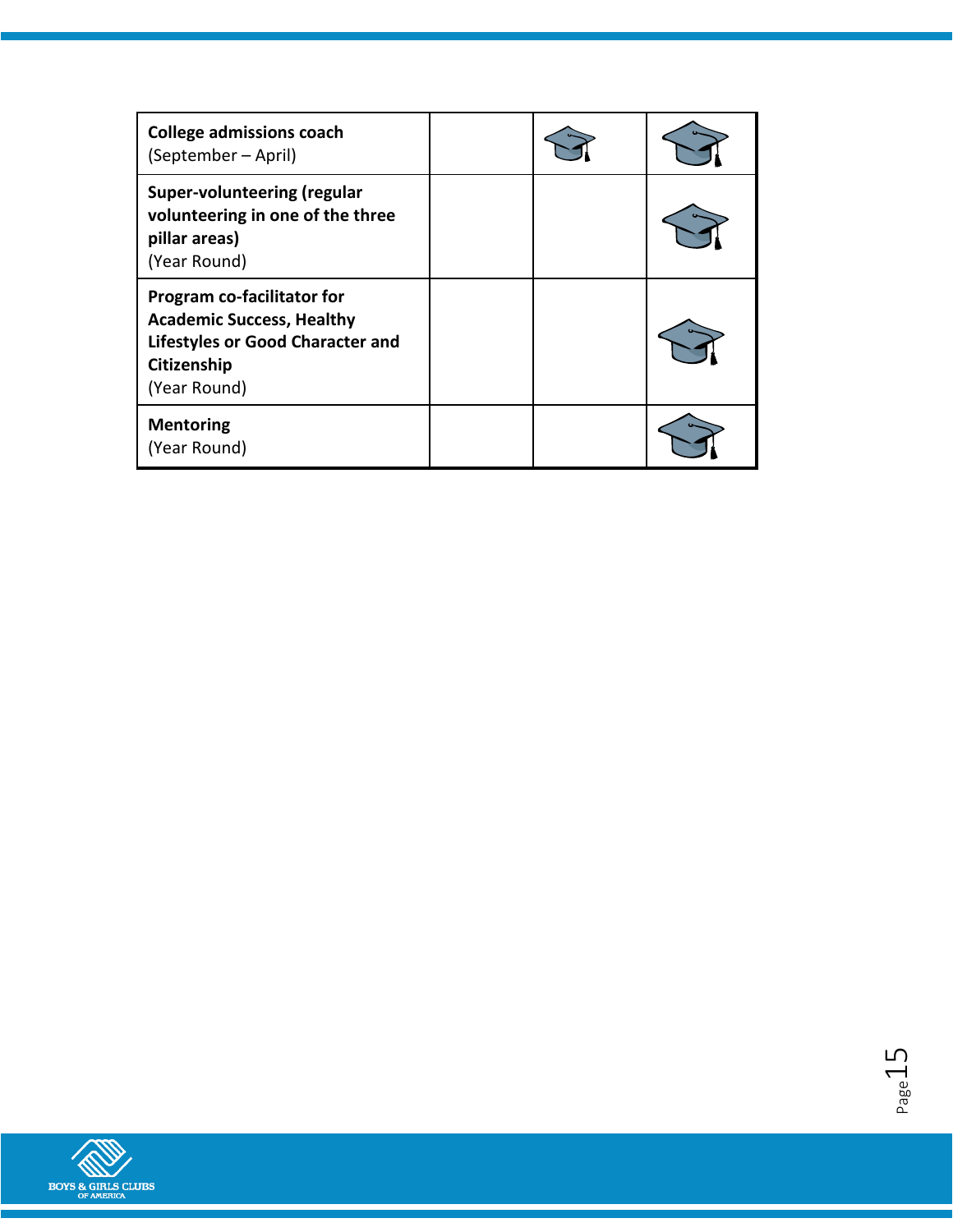## **Volunteer Roles & Examples**

While each Club has unique needs for the members they serve, there are some volunteer roles and opportunities that almost all Clubs will need filled.

Some examples of volunteer roles could include:

- 1. Homework Help/Tutoring/Power Hour program
- 2. Helping with activities related to succeeding in school and getting into college, such as:
	- Sharing your experience of transitioning from middle school to high school with the teens
	- Attend or volunteer at the high-school transition fair
	- Co-facilitate a workshop or panel discussions on various topics
	- Sharing your college application and attendance experience with the teens
- 3. Special events and projects, such as:
	- Family Literacy nights
	- Assisting or Volunteering with school supply drives, backpack drives and/or during Boys & Girls Club Week (March of each year)
	- Field Days
	- Service projects with youth
- 4. Skills-based events, such as Career Preparation and Job Shadowing

Below are a couple of examples of volunteer roles and their description. For specific roles that the Club may need, the local Club will provide the details on those to their volunteers.

#### **Example 1: Homework Help Volunteer**

#### **SUPERVISOR**: Club staff

**SITE**: TBD - Club staff will provide information on specific site location

**OBJECTIVE**: To assist Boys & Girls Clubs members with their homework and school projects

#### **RESPONSIBILITIES:**

- Promote members' interest and participation in learning
- Assist children ages 6-18 with their homework and education skills
- Update bulletin boards with current events and other educational information
- Work with Program Director to improve members' academic performance and interest in learning

 $P_{\text{age}}16$ 

#### **QUALIFICATIONS**:

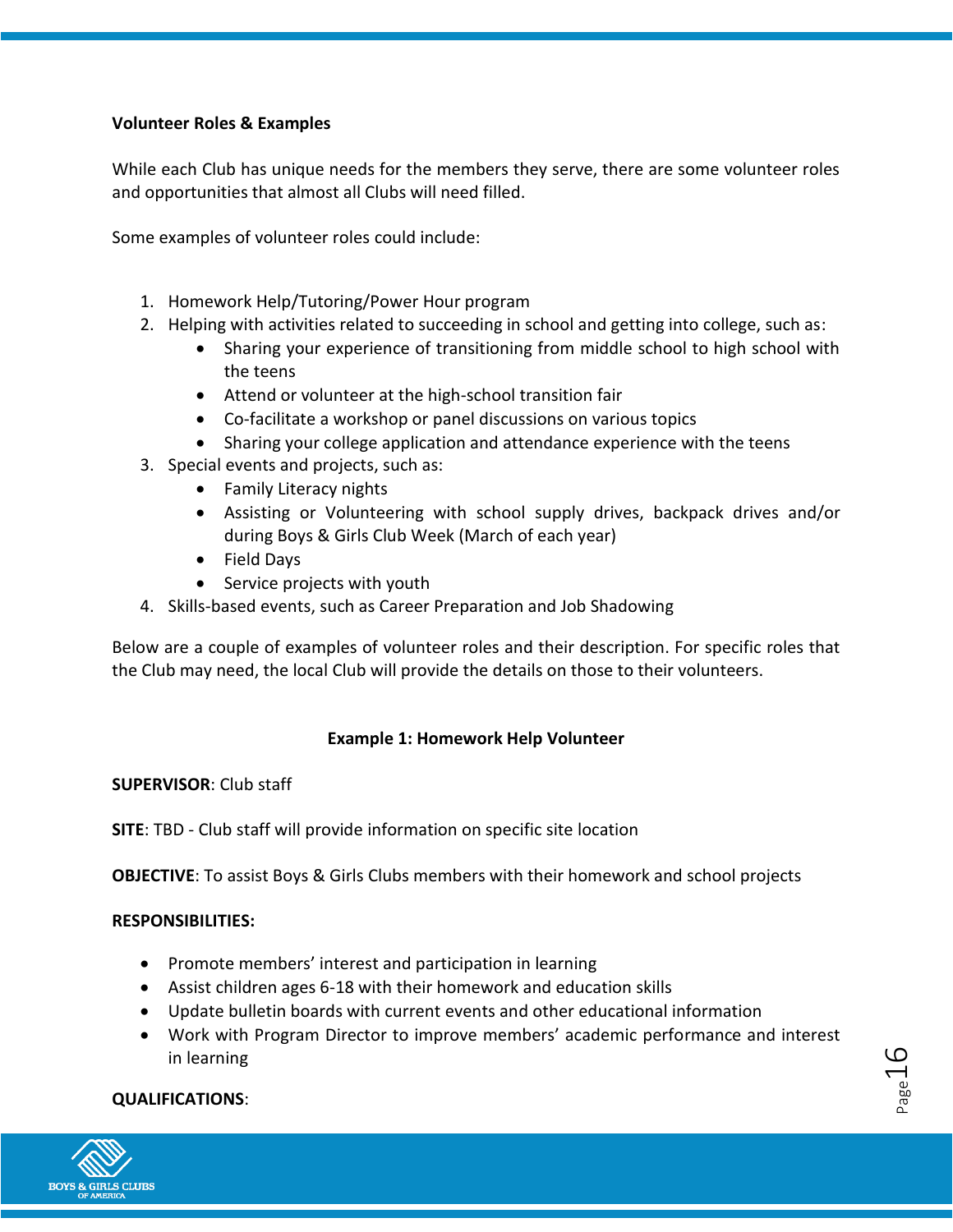- General knowledge in elementary and/or middle school subject areas
- Maintain order and discipline of members
- Friendly and open demeanor
- Ability to work as part of a team with other volunteers and staff members
- Patience and sympathetic tolerance towards the children

#### **TRAINING AND PREPARATIONS FOR THE JOB**:

Volunteer Orientation, Club Tour, Volunteer Handbook, and meeting with Supervisor/Club staff

#### **EVALUATION**:

Volunteer Self Survey and Supervisor Survey at 3 - 6 months. Volunteer Exit Survey completed upon completion of assignment.

**COMMITMENT**: Can be as little as one day a week for one hour or up to 4 or 5 days a week for 2 hours a day

#### **Example 2: Event Planning Volunteer**

#### **SUPERVISOR**: Club staff

**SITE**: TBD - Club staff will provide information on specific site location

**OBJECTIVE**: To assist Program Director with planning special events for members. Special events can include: backpack drives, school supply drives, Boys & Girls Club week activities, and holiday parties and graduation celebrations.

#### **RESPONSIBILITIES**:

- Work with staff and members to identify interests
- Search for and organize group field trips and special events
- Recruit outside partners for in-kind donations, if needed
- Publicize and recruit volunteers to attend events
- Coordinate event logistics
- Evaluate event

#### **QUALIFICATIONS**:

- Organization and creative thinking
- Ability to work as part of a team with other volunteers and staff members

 $_{\rm Page}17$ 

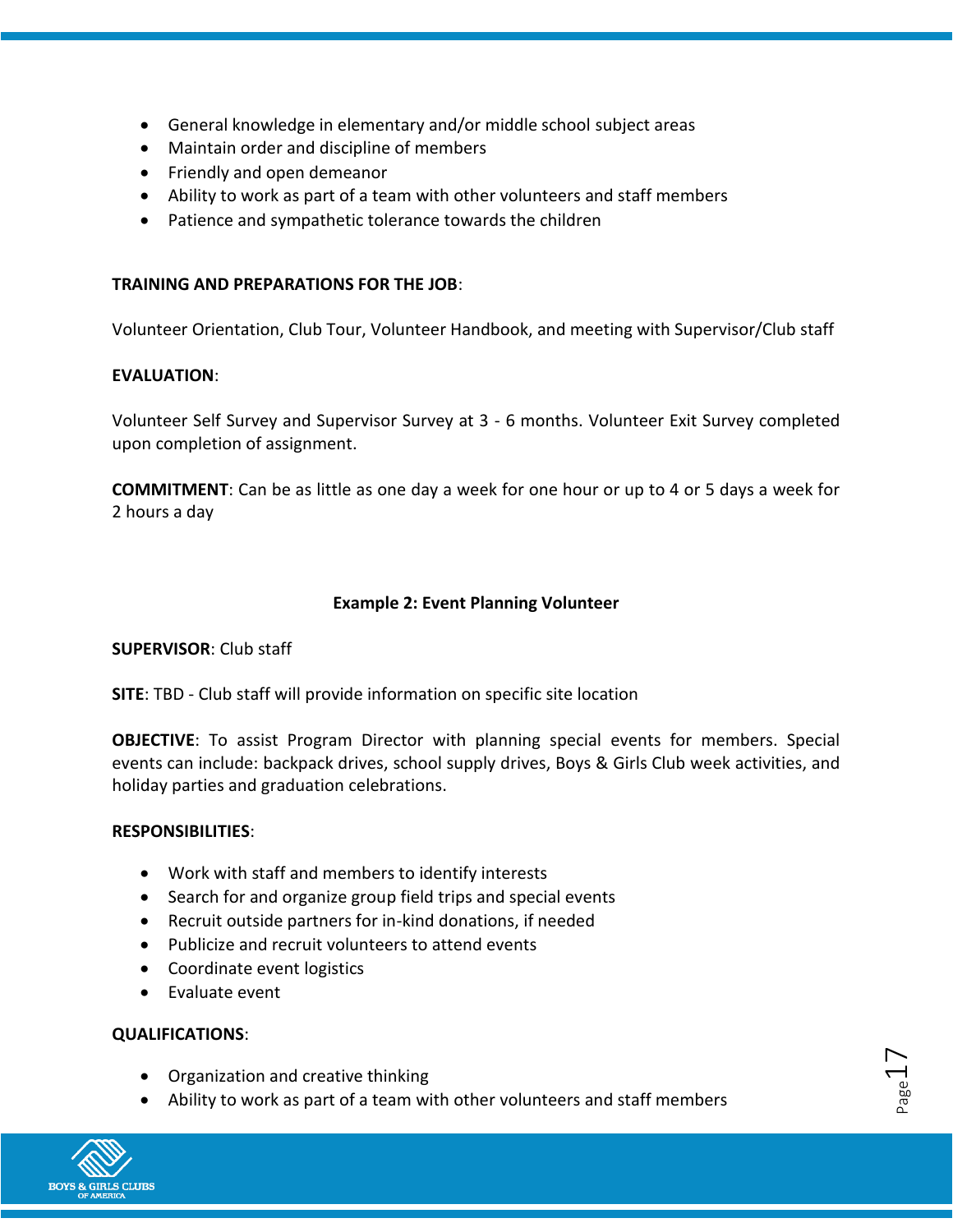- A self-starter
- Knowledge of Microsoft Word and Internet
- Understanding of today's youth and relevant events/field trips
- Ability to serve as a role model

#### **TRAINING AND PREPARATIONS FOR THE JOB**:

Volunteer Orientation, Club Tour, Volunteer Handbook and a meeting with Club staff

#### **EVALUATION**:

Volunteer Self Survey and Supervisor Survey at 3 - 6 months. Volunteer Exit Survey upon completion of assignment.

**COMMITMENT**: 5-10 hours a month for some events. Some planning work may be completed at home.

Page 18

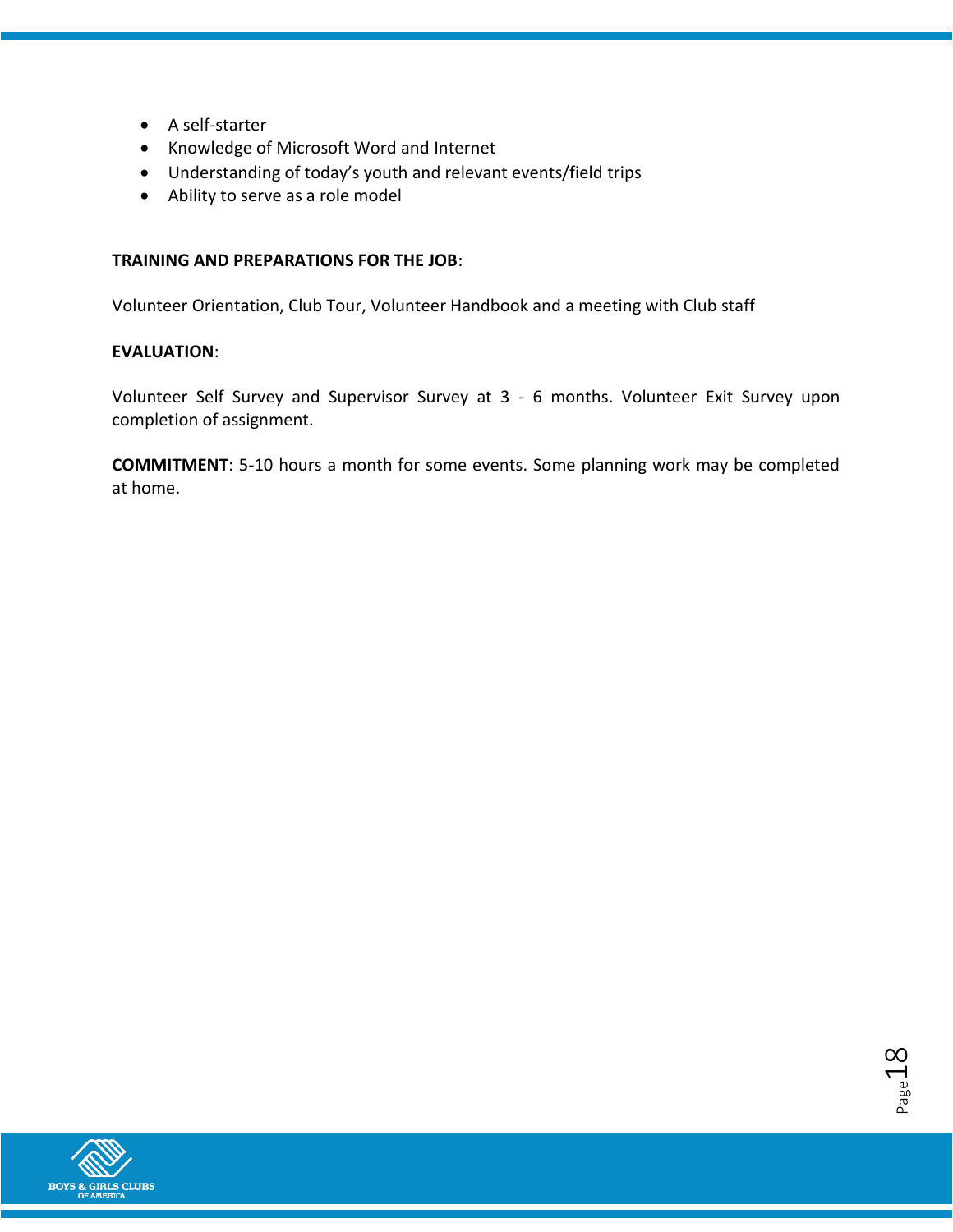# **Tips for Engaging with Teens and Other Youth Age Groups**

## **Working with Club Members – Basic Skills & Tips**

Whether you are experienced in youth services or new to working with youth, as a volunteer it is important to cultivate these basic skills to develop effective relationships with youth:

#### **1. Coaching**

Youth-need coaching to make important decisions. Good coaching requires:

- Establishing open communication with teens
- Encouraging teens to share insights or the results of their self-assessment
- More listening than talking
- Probing to understand the member's values, interests, skills and needs
- Keeping the member's needs, values and interests, not your own, top of mind

## **2. Diagnosing**

Volunteers may not always be personally familiar with the youth that come to them for help. Regardless, they must be able to determine what real issues or problems a member may have. This is called diagnosing, and it involves:

- Dealing with emotional issues and providing emotional support before addressing any real issues
- Withholding judgment of the problem until it is clearly diagnosed
- Forming a hypothesis about the problem and using appropriate questions and techniques to ensure that your assessment of the problem is accurate
- Remaining objective and not acting on personal biases

## **3. Reality Testing**

As a volunteer, you can be an important source for feedback in an environment where members feel that no one else "tells it like it is." You can also help members (especially teenagers) evaluate the feedback, positive or negative, they have received from peers or other sources. Reality testing requires:

- Keeping in mind teen developmental issues and ensuring that your advice is dictated by the age-specific needs of the youth
- Helping members understand how their present performance affects future opportunities

 $P_{\text{age}}19$ 

- Determining a member's strengths and developmental needs
- Helping members recognize the importance of their reputations
- Assessing the viability of goals and action plans
- Providing support and "prodding" as needed

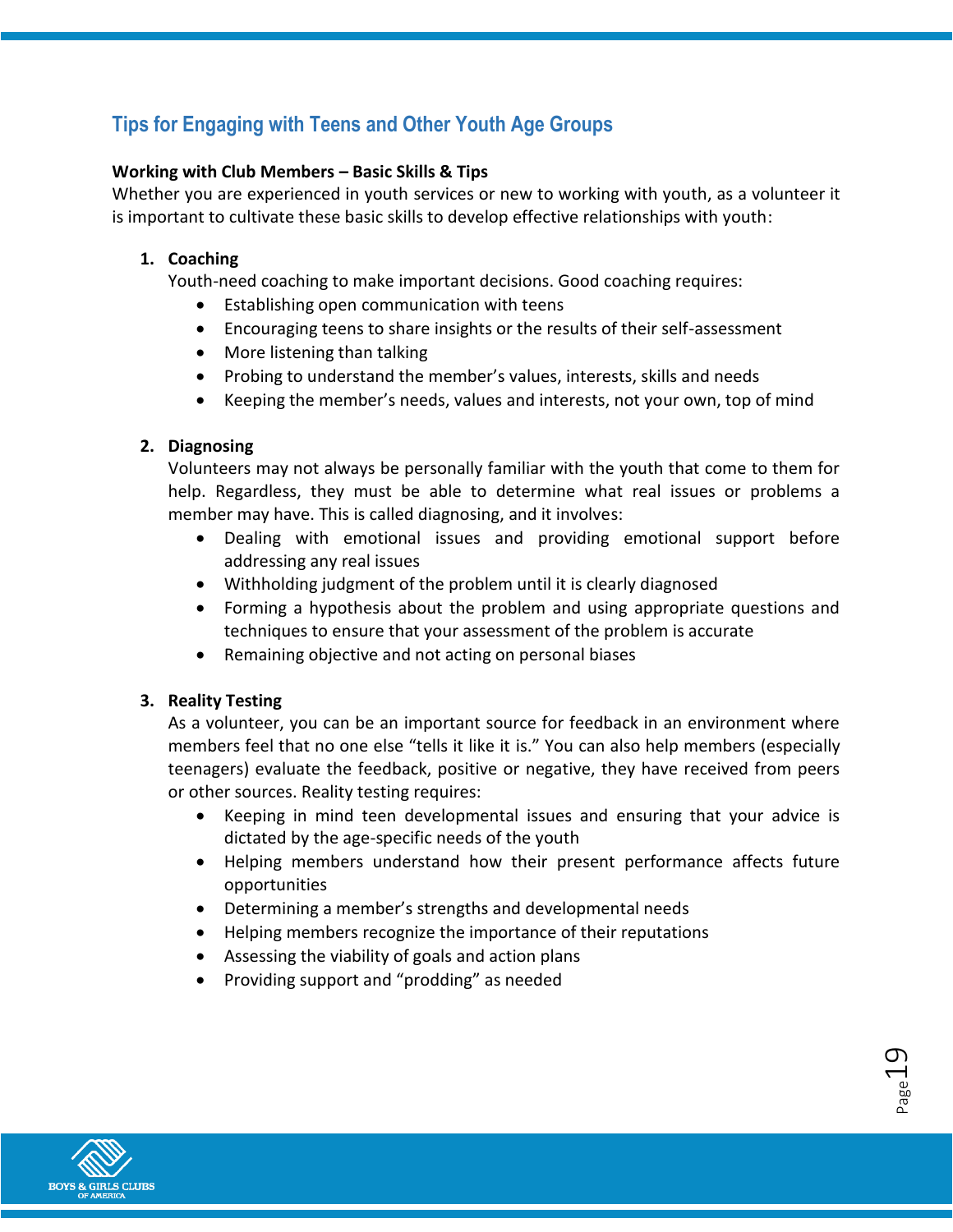## **4. Mentoring**

Volunteers can act as official mentors or provide additional mentoring if teens need more guidance than is available in other places like home and school. To be successful mentors, volunteers must be respected and have greater knowledge of the community than the youth, teens or their peers. Mentoring involves:

- Showing members the ropes of school, workplace or community
- Recommending developmental actions
- Using organizational referral networks for members
- Being an advocate for members in the Club and elsewhere

#### **5. Goal Setting**

Volunteers can play a key role in helping members (and especially teens) formalize their career, educational and life goals. Most members need help defining and writing viable goals. When members are being asked to pursue multiple goals, or goals for development, they typically need more help. Goal-setting assistance involves:

- Helping members define viable goals, based on preliminary assessment and planning if available (e.g. through a Club program such as d2D or Career Launch)
- Helping members write specific, measurable, positive goals
- Analyzing member goals to determine best strategies for reaching them
- Providing reality testing when goals are unrealistic

#### **6. Motivating to Action**

Volunteers who have ongoing contact with members have many opportunities to encourage and support their progress toward their goals. This may include:

- Determining developmental actions to help members reach their goals
- Helping teens to understand the importance of a written developmental plan as a communication tool, a working document and a record of completed developmental actions

 $_{\rm Page}$ 20

- Identifying barriers to development and ways to overcome them
- Offering encouragement and prodding to keep members moving ahead
- Celebrating successes

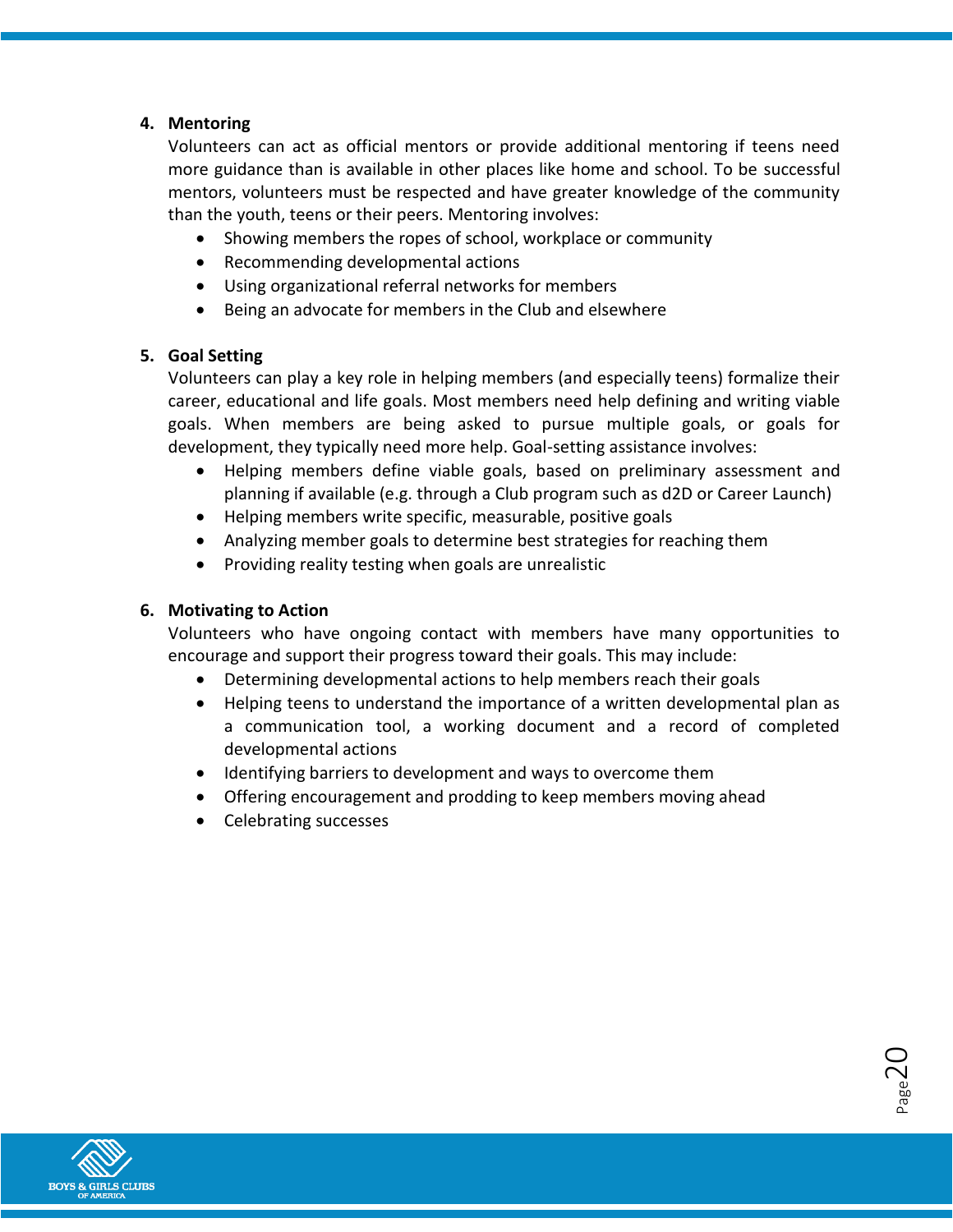## **5. Donations and Fundraising**

If you or your Association would like to make a monetary contribution to Boys & Girls Clubs of America, you can do so by visiting [www.realtor.org/BGCA.](http://www.realtor.org/BGCA) By making an online donation through this site, NAR and BGCA will be able to track REALTOR® contributions to local Clubs.

Note for Associations: Making a monetary donation does not meet the Community Outreach requirements outlined in the Organizational Alignment/Core Standards policy, but it does make a difference in the lives of your local Club Kids.

Donations that exceed \$1,000, from an individual member or money collected via a fundraiser, should be made through the national BGCA organization and not handed directly to the local Club. When sending your donation to the national BGCA organization please be sure to include:

- A cover note designating the Club name and complete address
- Include a full name of the staff member you have spoken with at the Club who is aware of the donation
- Also place the Club name in the memo portion of the check

If you have questions prior to mailing your donation, contact Beatrice Woody, National Director of Account Strategy and Development at BGCA, at [BWoody@bgca.org.](mailto:BWoody@bgca.org) Beatrice will make sure your donation is properly distributed *(please note her mailing address below)* to the Club of your choice through the appropriate channels, and that the Club follows up with donors directly and in a timely manner. **Since 100% of all donations are distributed to the local Club, we want to track all of the great work being done throughout the country.**

Thank you for making great futures possible.

MAILING ADDRESS: **Beatrice Woody Boys & Girls Clubs of America 1275 Peachtree Street Atlanta, GA 30309**



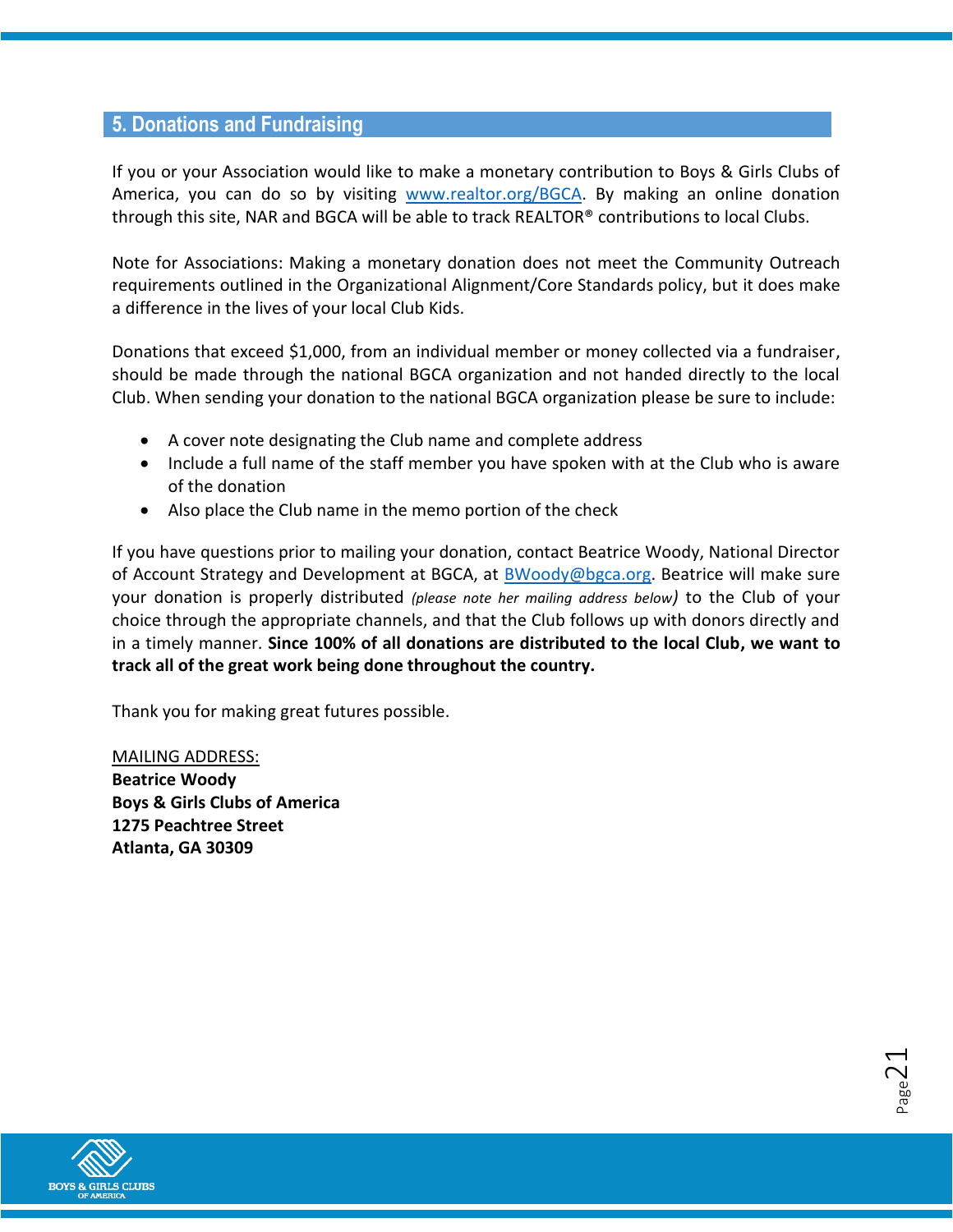## **6. Boys & Girls Clubs – Alumni & Friends Club**

In 2015, alongside our Alumni Club Spokesperson, Shaquille O'Neal, celebrity ambassadors, hundreds of local Boys & Girls Clubs, corporate and media partners, BGCA issued a virtual, nationwide call to action.

**We would like to invite any NAR members who were a Club kid, to join the Alumni & Friends Club!**

#### **Did You Know…**

An estimated 1 in every 16 Americans is a Boys & Girls Clubs Alumni? That means there are an estimated 16 million living Club Alumni who have experienced the positive impact of the Boys & Girls Clubs. In fact:

- Nearly 70% of Boys & Girls Club Alumni said the Club was the ONLY place to go after school in their neighborhood
- 88% of Boys & Girls Club Alumni said the Club was one of the BEST things available to kids in their community
- More than 80% of Boys & Girls Club Alumni would encourage a young person to join today!

To ensure today's youth have a Club and a caring adult mentor to help them reach their full potential, BGCA is issuing a nationwide call to action to former Club kids and supporters to join the new Boys & Girls Clubs' Alumni & Friends Club. Be a member for life, and impact a kid's life forever!

#### **Who Are Boys & Girls Club Alumni?**

They are a community of former Club kids who have grown up to become leaders and professionals in every sector. They are educators, business leaders, doctors, attorneys, politicians, law enforcement officers, military personnel, manufacturing workers, athletes and movie stars, to name a few. They are grounded in a shared sense of values that the Club instilled in them – hope and opportunity. They are proud of their Club experience and believe it is now their turn to help today's youth reach their full potential as productive, caring, responsible citizens.

#### **Join Today, Impact a Kid's Life Forever!**

Boys & Girls Clubs serve nearly 4 million kids at more than 4,100 Clubs, worldwide. While our reach is unparalleled, the crisis facing America's kids remains paramount.

In the U.S., every afternoon 11 million kids (1 in 5) leave school with no place to go, they risk being unguided and unsafe. **Who better to help than one who has walked in their shoes and found a great future at a Boys & Girls Club?**



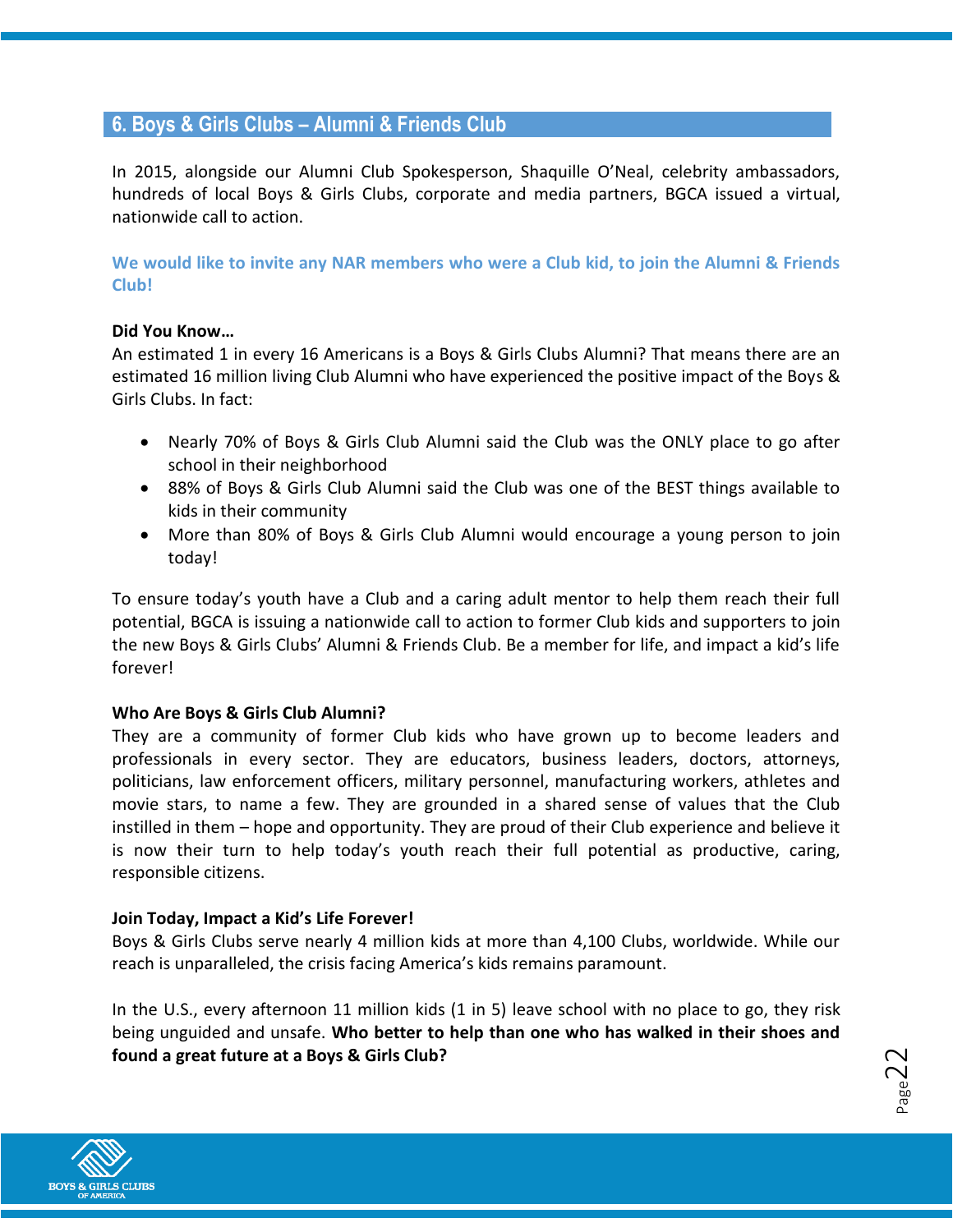The Alumni & Friends Club provides members unique opportunities to:

- Connect and engage with fellow Alumni on the Alumni & Friends Community Hub
	- o Re-connect with old friends and staff members
	- o Find professional networking opportunities through the power of our communities
	- $\circ$  Engage with high-profile Alumni through exclusive learning opportunities
	- o Share stories, memories, photos and videos from Club days with those who lived the same Club experience
- Joining is free! However, you can enjoy up to \$4500 in discounts by upgrading your free Basic Membership to the Perks Membership
- Give back and make a collective impact in the lives of children and families in need, locally and across the nation

Be a Member for Life.

Join the Alumni & Friends Club at BGCalum.org and follow the conversation using #BGCalum.

Be Inspired! Watch this video to see Boys & Girls Club alumni sharing their impactful stories: **[CLICK HERE FOR VIDEO](https://www.youtube.com/watch?v=Ja6Wit8Sowc&feature=youtu.be&list=PL8O6tdwpXwZaODWiV_exSdxdmXtAOYRTl)**

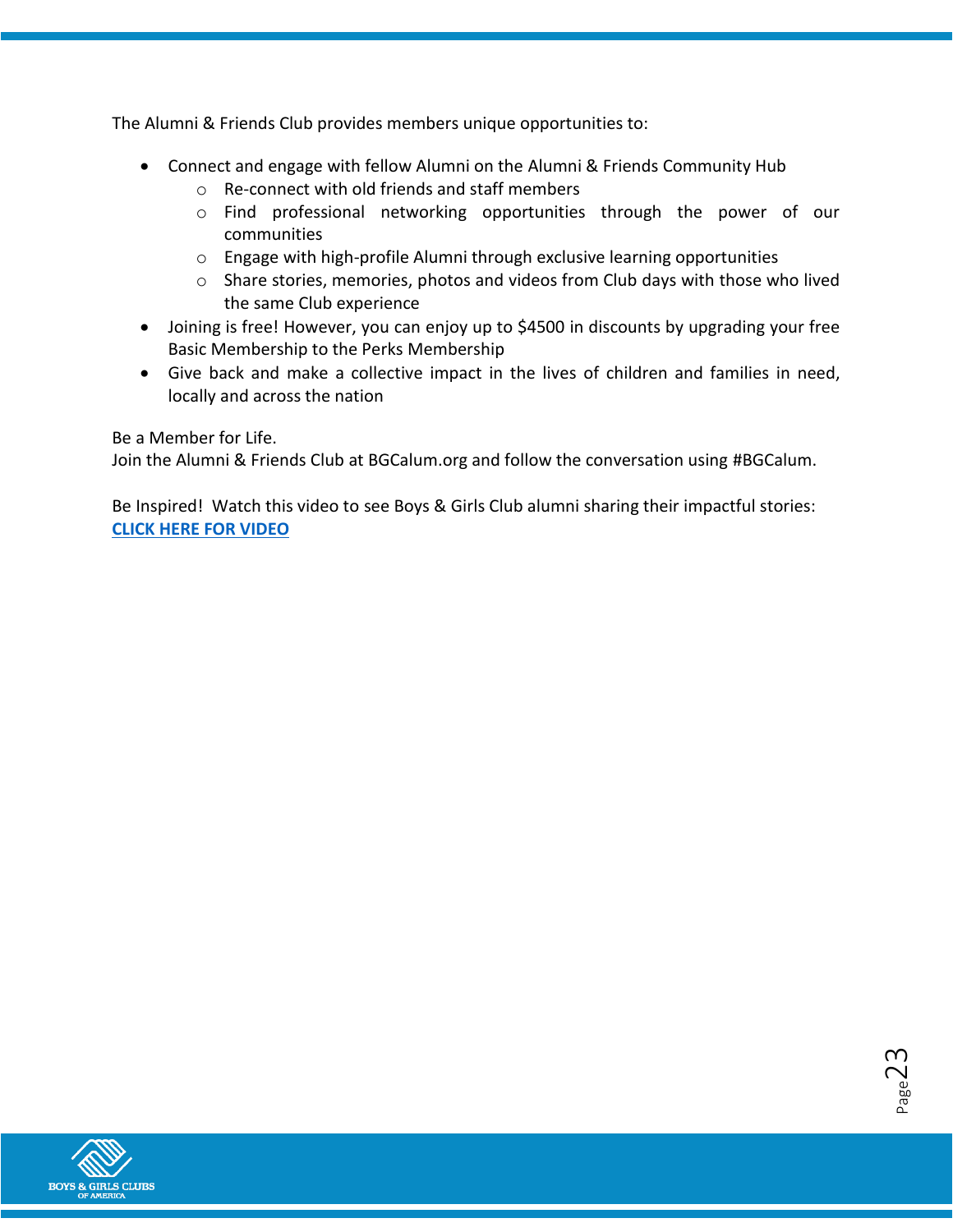## **7. Logo Usage**

BGCA Partner Portal is a one-stop-shop for marketing resources created specifically for our national partners. The Partner Portal offers you 24/7 access to our latest marketing resources, including brand standards, evergreen marketing materials and seasonal Advocacy Period toolkits.

To access the Partner Portal, please follow the directions below:

Directions to enter Partner Portal:

- 1. Go t[o http://marketing.bgca.org](http://marketing.bgca.org/)
- 2. Click on **National Partners**
- 3. Enter login information below:
	- a. Username: BGCAPartner
	- b. Password: BGCA5936

Download the latest marketing resources from BGCA!

- BGCA Top 10 Brand Standard Tips
- BGCA logo and tagline
- TV and radio PSAs, print ads, digital and social assets
- Advocacy Period partner guides and resources
- Club kid photos

#### **LOGO Basics**

- Boys & Girls Clubs of America's service mark is composed of two elements: the **hands** symbol and the **logotype**. Together they become our "signature" or logo.
- **Hands Symbol** Graphic representation of the guiding hand Boys & Girls Clubs extend to youth.
- **Logotype** Custom typeface exclusive to Boys & Girls Clubs.
- **Lockup** The relationship of the hands symbol to the logotype is called the lockup. There are two approved configurations: horizontal and vertical.
- **Tagline Great Futures Start Here**; always uses initial caps.
- **Blue Door** Graphically represents the door to great futures that opens to youth who attend Boys & Girls Clubs.

 $_{\rm Page}$ 24

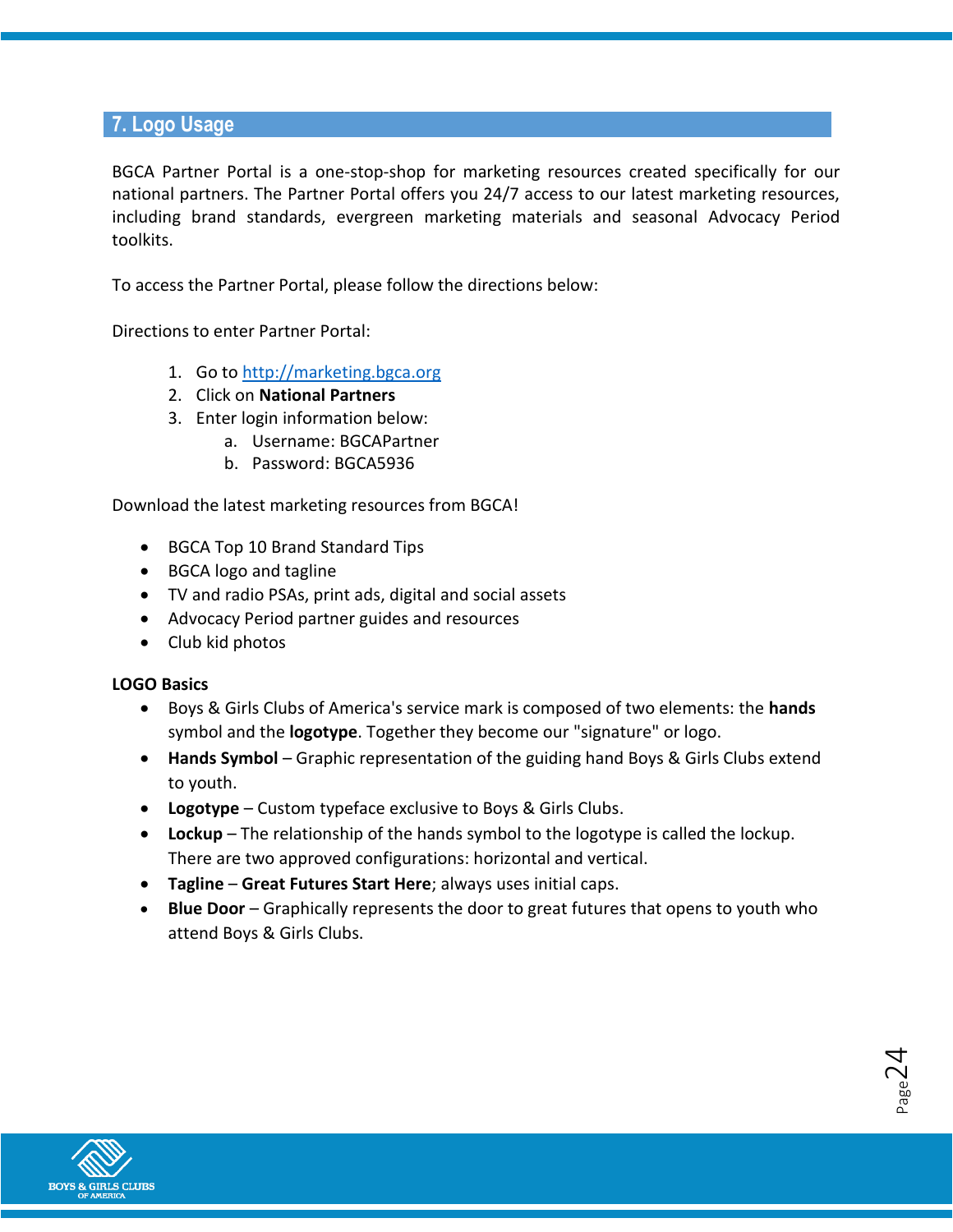## **8. FAQs**

#### **Many Clubs seem to be in the inner city or urban areas. Is it safe to volunteer at those Clubs?**

 *Our Clubs are located in communities where youth need us most. Sometimes, this is in urban areas that may look different than your community. It is the goal of Clubs to provide a safe environment for members, staff and volunteers. To that end, Club organizations have safety procedures and policies. Please feel free to ask your main contact about those procedures and any other safety related questions or issues you may have.* 

#### **My Club contact hasn't returned my call or email. What should I do?**

 *Most Club staff work directly with youth in the Club and are not always at a computer or available via phone or email. They may also be part-time staff so they will have nontraditional working hours. It is okay to reach out to your contact again if they haven't responded to you within 48 hours. We also recommend having more than one Club contact so that you will have multiple people to reach out to in case a staff member is on vacation, sick, or at an off-site location.* 

#### **Do I need to know math or science in order to tutor Club members?**

 *No, there are many subjects where members need assistance. The main thing is that members receive guidance in their schoolwork from a caring adult.*

#### **Do I need to bring any special materials with me in order to volunteer?**

 *Usually, if there are tools or materials needed for a project, it is discussed with the Club beforehand and decided who will provide what. Sometimes Clubs have the materials already and other times do not have the resources needed in order to do a project that is, in fact, a real need for the Club. In this case, your Association can discuss if they'd like to help provide some materials, but that is not an expectation.* 

#### **I'm not sure I'd be good volunteering with older kids. Can I work with younger kids?**

 *Yes. There are many age ranges of members at Clubs and there are many volunteer opportunities available for all age ranges.* 

#### **What if a member asks a question I don't know the answer to?**

 *This may happen. It's okay to say "I don't know." What's important is that you work with the member to see if you can figure out the answer. Also, make sure to talk with Club staff who may have the answer or know how to answer the question in the best way.*